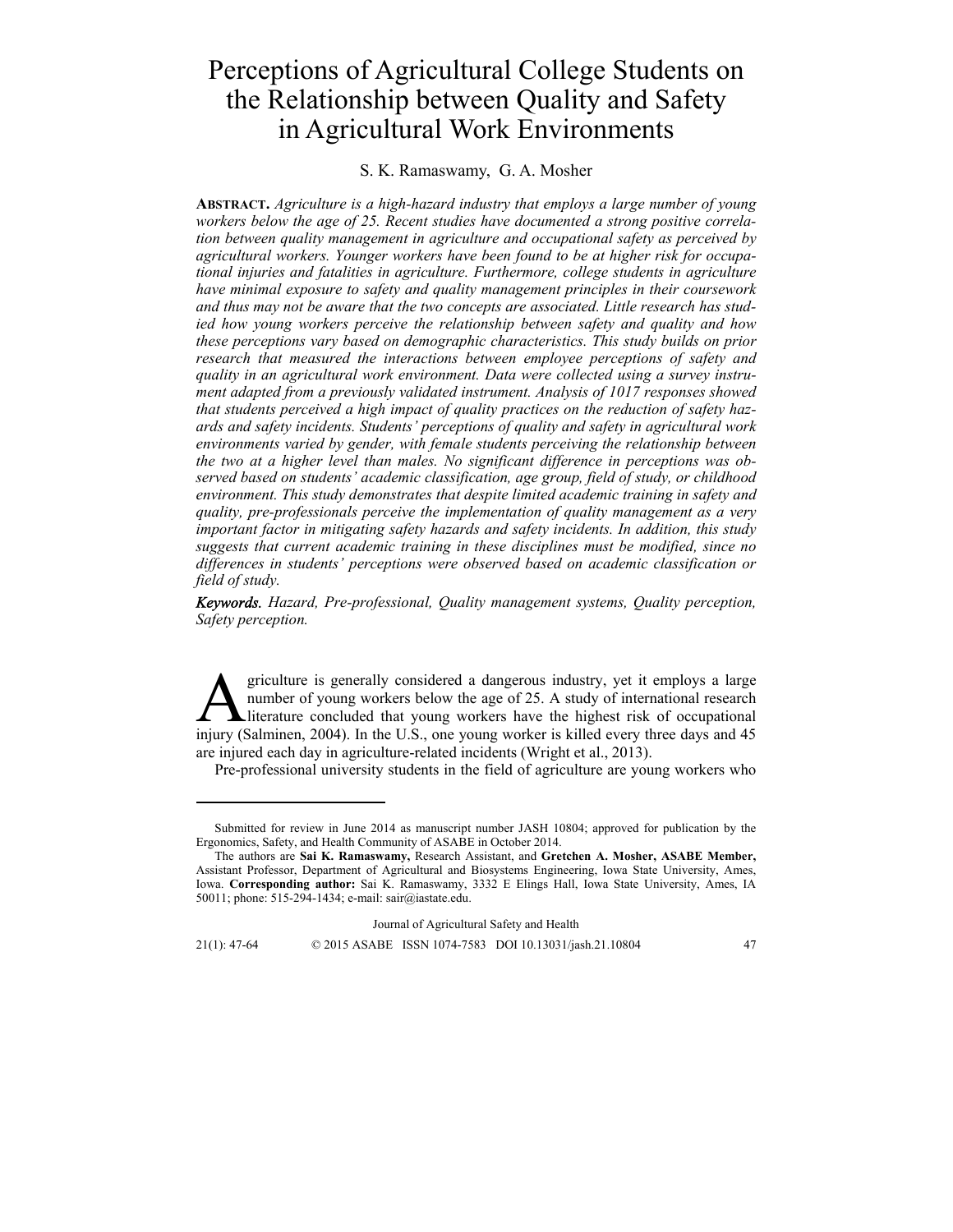will directly or indirectly impact the safety of agricultural workplaces in the future. Furthermore, technological advances, changes in health and safety regulations, rising health care and worker compensation costs, increased pressure from environmental groups, and increasing scrutiny of corporate responsibilities and organizational ethics have significantly changed occupational safety over the last two decades (Goetsch, 2008). In modern work environments, safety management is often viewed as a strategic tool that can improve a firm's competitiveness by indirectly impacting market share, profitability, and the firm's overall economic and financial performance (Fernandez-Muniz et al., 2009). Safety management has progressed from a traditional approach focused solely on hardware and design to a modern approach based more on cognitive human factors, such as employee perceptions (Mosher, 2013; Goetsch, 2008). This mindset shift in advancing safety management from a traditional approach to a holistic approach with strong emphasis on cognitive factors has been less prominent in the agricultural industry (Murphy, 2003). Although pre-professional students may have some agricultural safety experiences, not all of these experiences emphasize safety. Work practices in adulthood are highly dependent on the "farming apprenticeship" experienced by children raised in an agricultural environment (Sanderson et al., 2010). Even when hazards are recognized, perceptions may not reflect the level of hazard. However, thus far, little research has explored the perceptions and attitudes that agricultural students have toward occupational hazards in the agricultural work environment.

Globalization and legislation have also warranted radical changes in quality management, which historically has not been applied frequently in many areas of the agricultural industry (Hurburgh and Lawrence, 2003). A key game changer in the last decade was the U.S. Public Health Security and Bioterrorism Preparedness and Response Act of 2002, known as the Bioterrorism Act (FDA, 2002). The Bioterrorism Act requires that any facility engaged in manufacturing, processing, packing, or holding food for consumption must self-register with the U.S. Food and Drug Administration (FDA) and maintain records and information for food traceability purposes. A second law passed in 2011 was the Food Safety and Modernization Act, which requires even more structure in terms of preventing food safety and quality hazards. Both laws have potential impacts on worker safety in agriculture.

As one result of the legislation, greater attention has been given to the regulation of the quality processes of agricultural products and supplies. In the new economies of agriculture, purchase decisions are no longer based solely on price but also non-price attributes, such as product quality. Therefore, the agricultural industry has started to embrace quality management systems to not only improve operating efficiency and meet newer customer demands but to also help comply with tighter legal regulations (Laux and Hurburgh, 2010). Despite the growing importance of quality in agriculture, pre-professional students in the field of agriculture generally have very little preparation in formal quality management processes.

The relationship between safety and quality has always interested researchers. Starting from Dumas (1987) to Das et al. (2008), the consistent message suggests a strong theoretical link between safety and quality. In agriculture, Roberts and Field (2010) and Freeman et al. (1998) observed that poor-quality grain has a higher likelihood to result in increased safety hazards, thus implying a practical connection between safety and quality. Mosher et al. (2012) empirically confirmed that agricultural employees also perceive these long-standing theoretical and practical connections between quality and safety in an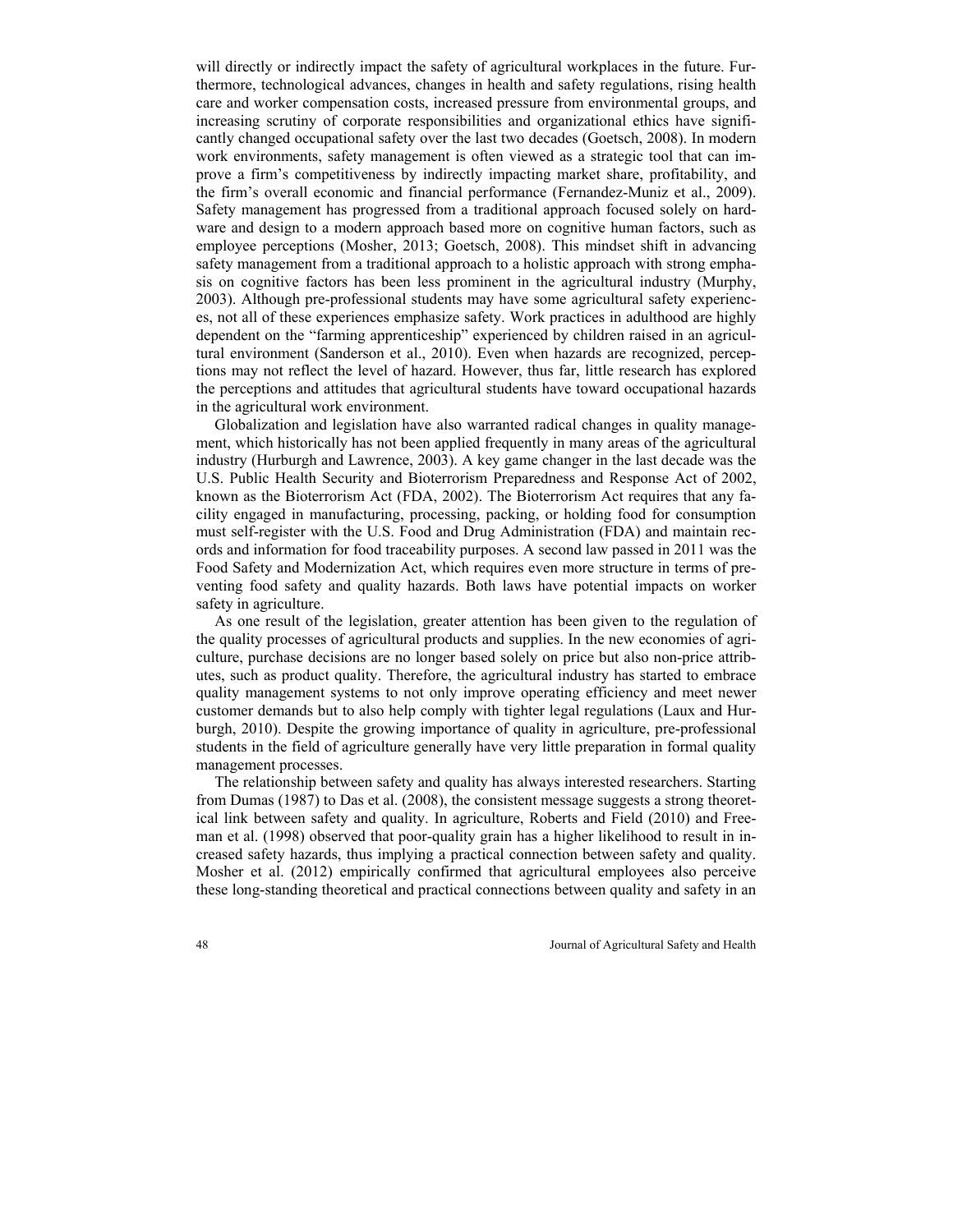agribusiness work environment. However, most of the previous research on perceptions within the agricultural work environment examined current employees. Very little is known about how pre-professional students perceive the link between safety and quality.

This research project builds on the work of Mosher et al. (2012), extending the study of quality and safety perceptions and their relationship to the academic environment. The first objective of this study was to measure the perceptions of pre-professional university students regarding the mitigating impact of quality management systems (QMS) on safety hazards and safety incidents and to validate if these perceptions are consistent with the theoretical and practical connections proposed by the previous research literature. The second objective was to explore how these perceptions varied based on students' demographic characteristics, such as gender, age group, academic classification, work experience, and childhood environment.

A thorough understanding of how future agricultural workers perceive the interaction between agricultural safety and quality provides better insight for the development of systems and protocols for managing safety. Furthermore, a systematic understanding of how future agricultural workers view hazards would enhance the management of hazards and risks, providing an opportunity to address worker safety issues with engineeringfocused behavioral interventions rather than depending solely on educational and enforcement interventions.

## **Background**

Merriam-Webster (www.merriam-webster.com) defines "pre-professional" as relating to the period preceding the practice of a profession. Based on this definition, university students in the field of agriculture are pre-professionals who upon graduation will directly or indirectly impact the safety of agricultural workplaces. Hence, the setting of this research was the College of Agriculture and Life Sciences at a large Midwestern public university. In this case, "college" refers to an administrative unit within a large, comprehensive research university that focuses on the delivery of undergraduate and graduate degree programs in the field of agriculture.

The latest figures released by the U.S. Census Bureau (2012) show that 79% of college students fall within the 18 to 24 year age group. These young workers below the age of 25 have the greatest risk for occupational injury and fatality (Janicak, 2000; Salminen, 2004; Miller et al., 2007). Even though young workers are exposed to similar occupational risks as adult workers, published research suggests that they are more likely to be injured than adult workers (Salminen, 2004). Lack of awareness of work-related hazards is one of the reasons given for such high injury rates among young workers (Miller et al., 2007). However, little work has studied the perceptions of young workers regarding safety hazards and incidents.

### **Young Workers in Agriculture**

Generally, production agriculture in the U.S. is located on farms. Typically, these farms are owned and operated by individual and family farm households (USDA, 2009; Hendricks et al., 2005), adding safety management challenges. According to the Fair Labor Standards Act (FLSA, 1938), youth of any age can be employed at any time in any occupation in agriculture, as long as the farm is owned or operated by their parent or a person standing in place of their parent. According to estimates derived from the latest Childhood Agricultural Injury Survey (CAIS), approximately 1.03 million children and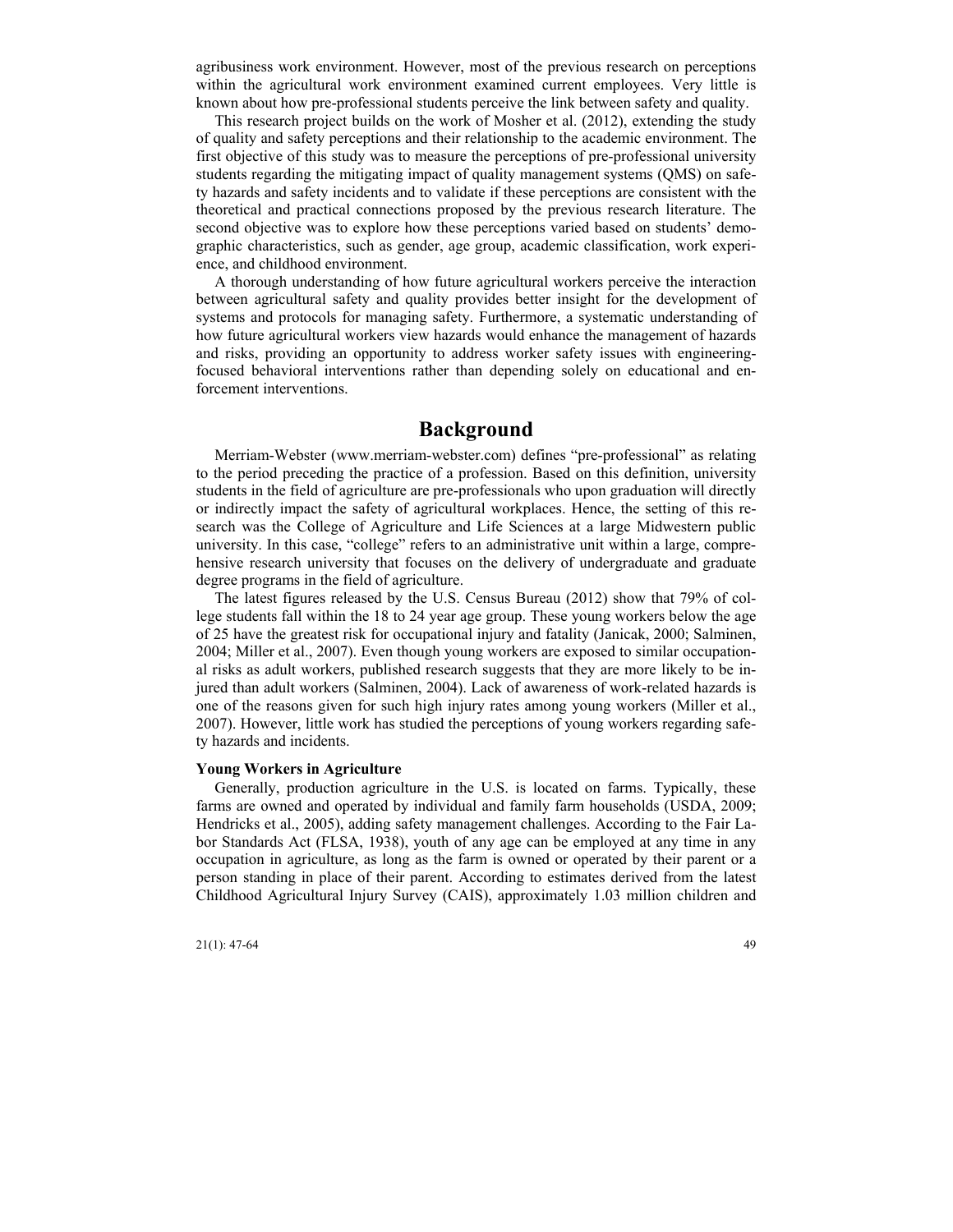adolescents (younger than 20 years) live and work on farms (NOISH, 2010). Another safety challenge on the farm is that it is difficult to separate the work areas from the nonwork or living areas. Hence, unlike other industries, the field of agriculture is unique in that not only are the farm operators at risk, but their family members are also exposed to all of the occupational safety hazards on the farm (McCallum et al., 2013).

However, the farm is not the only dangerous agricultural workplace. Young workers in agriculture are also exposed to different risks and hazards than young workers in other industries off the farm (Hard and Myers, 2006; Myers and Adekoya, 2001). Several researchers have observed that young workers in agricultural workplaces incur more serious injuries and a greater proportion of injuries than the young non-agriculture worker population (Hard et al., 1999). Fatality rates of young workers in agricultural operations are three times higher on average than those of young workers in all other industries (Hard and Myers, 2006). Workers in agricultural industries perform multiple seasonal tasks in a short amount of time, often involving physical work, large machinery, and animals (Pfortmueller et al., 2013; Walker, 2010). The long working hours, with high levels of fatigue and sleep deprivation, significantly increase the risk of injury (Lilley et al., 2012). Most of the safety incidents in the agricultural industry follow a predictable pattern and thus can be prevented (Wright et al., 2013), yet employees continue to perform job tasks in an unsafe manner (Walker, 2010). Despite the implementation of numerous programs to improve agricultural safety using engineering and enforcement approaches, fatalities and injuries in the agricultural industry still remain elevated (Karttunen et al., 2013; Pfortmueller et al., 2013).

### **Safety Management and Safety Climate**

One tool often used to measure safety perceptions is safety climate. Originally conceptualized by Zohar (1980), safety climate is an empirical measure of employee perceptions regarding the importance of organizational safety as compared to other organizational priorities, such as productivity or quality. In a more recent study, Zohar (2002) characterized safety climate as a temporary stage of employee perceptions that changes and evolves based on the individuals who occupy the work environment at that given point in time. Although there are subtle variations in the definitions of safety climate across the research literature, all of them suggest that safety climate is a measure of safety perception. Cooper and Phillips (2004) argued that the relationship between safety climate and safety behavior is not as clear cut as commonly assumed. However, the growing body of research in safety climate seems to favor the premise that positive safety perceptions are significantly linked to lower rates of accidents and injury (Neal et al., 2000; Rundmo, 2000; Zohar and Luria, 2005).

Little previous research has attempted to measure safety perceptions of preprofessional agricultural students. Crowe (1995) and Blair et al. (2004) examined safety beliefs and self-reported safety behaviors of Midwestern college students. Although their studies provided a comprehensive portrait of how college students perceive safety, the perceptions were for safety practices and beliefs across a variety of environments, not just agriculture. Schwab and Freeman (2002) gathered benchmark data for the assessment of safety perceptions and resulting practices as well as baseline knowledge regarding agricultural safety issues as perceived by pre-professional students.

Furthermore, work by Sanderson et al. (2010) suggested that strong safety beliefs and knowledge do not always translate into safe practices. Many pre-professional agricultural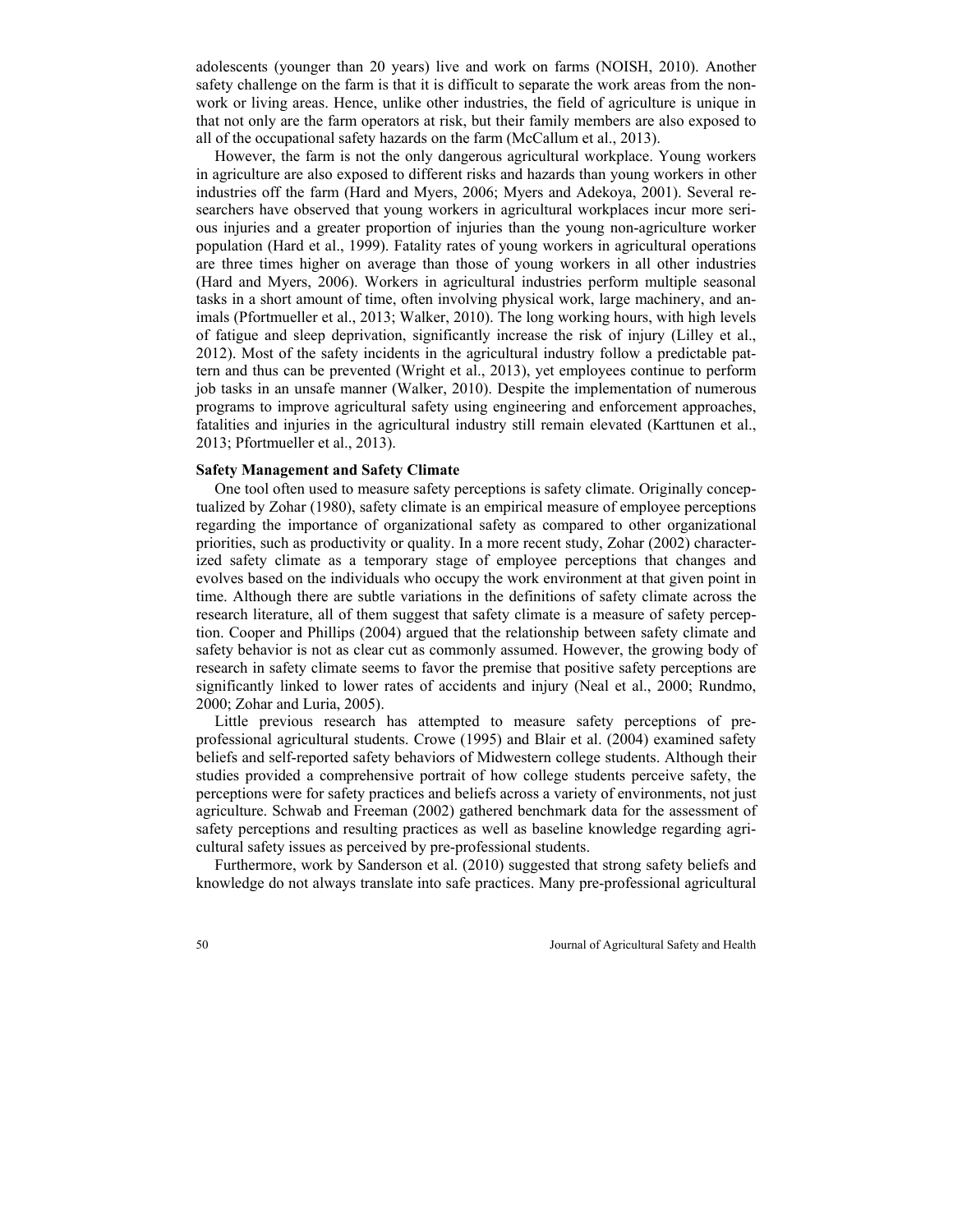students have some agricultural safety background by way of their life experiences, but these experiences are not necessarily positive in terms of safety perceptions and practices (Sanderson et al., 2010). The high-hazard work environment of agriculture coupled with pre-professional workers' safety perceptions and behavior greatly amplifies the risk of occupational injury and death. Yet no comprehensive study exists on the safety perceptions of pre-professional college students in agricultural disciplines, nor has any research examined how perceptions may differ across agricultural disciplines. This research aims to address some of these research gaps.

#### **Quality Management in Agriculture**

Although the concepts of quality management are extensively used in many industries, these ideas are relatively new to the agricultural industry (Hurburgh and Lawrence, 2003). The quality of agricultural products is not an absolute concept but rather a complex definition that includes production processes and environmental aspects in addition to nutritional and taste aspects (Barreira et al., 2009).

The increasing occurrence of food contamination outbreaks has resulted in governments imposing new legislation to improve agricultural product quality (Beulens et al., 2009), and quality management is one mechanism identified to facilitate compliance with the legislation (Laux and Hurburgh, 2010). Preliminary research on the use of quality management systems in an agricultural setting has demonstrated several benefits, including increased operating efficiency, improved ability to meet customer requirements, tighter food security control, and greater compliance with new regulations (Laux, 2007; Laux and Hurburgh, 2010). Despite the increased emphasis on quality management in agriculture, pre-professional students in the College of Agriculture and Life Sciences have very little formal coursework in quality. This work aimed to collect baseline data on the knowledge that pre-professional students in agriculture have on agricultural quality and its use as a possible tool for mitigating the probability of safety incidents and safety events.

#### **Link between Safety and Quality**

Researchers from several academic areas have noted the importance and interaction of safety and quality in the workplace. One of the first contributors was Dumas (1987), who concluded that safety is a dimension of quality, since elimination of defects includes the elimination of unsafe practices. Krause and Hidley (1989) found that quality improvement and accident prevention are not only compatible but essentially the same in their goals and approach. According to researchers, quality management concepts have shown a significant positive effect on safety management performance (Das et al., 2008; Levine and Toffel, 2010). In an empirical study to examine the impact of ISO 9001 quality management systems on employee health and safety, Levine and Toffel (2010) noted that companies that adopted ISO-based quality systems had far lower fatalities when compared with non-ISO firms within their industry. They suggested that applying tools of continuous quality improvement, such an ISO-based quality system, can greatly improve occupational safety (Levine and Toffel, 2010).

Das et al. (2008) took exploratory steps toward understanding the role of safety perceptions in quality outcomes. They suggested that motivational theory can explain safety behavior, which forms the link between safety and quality. In a data-based evaluation of the relationships between occupational safety and operational performance, Veltri et al. (2007) suggested that safety and operating performance measures, such as quality, are closely tied.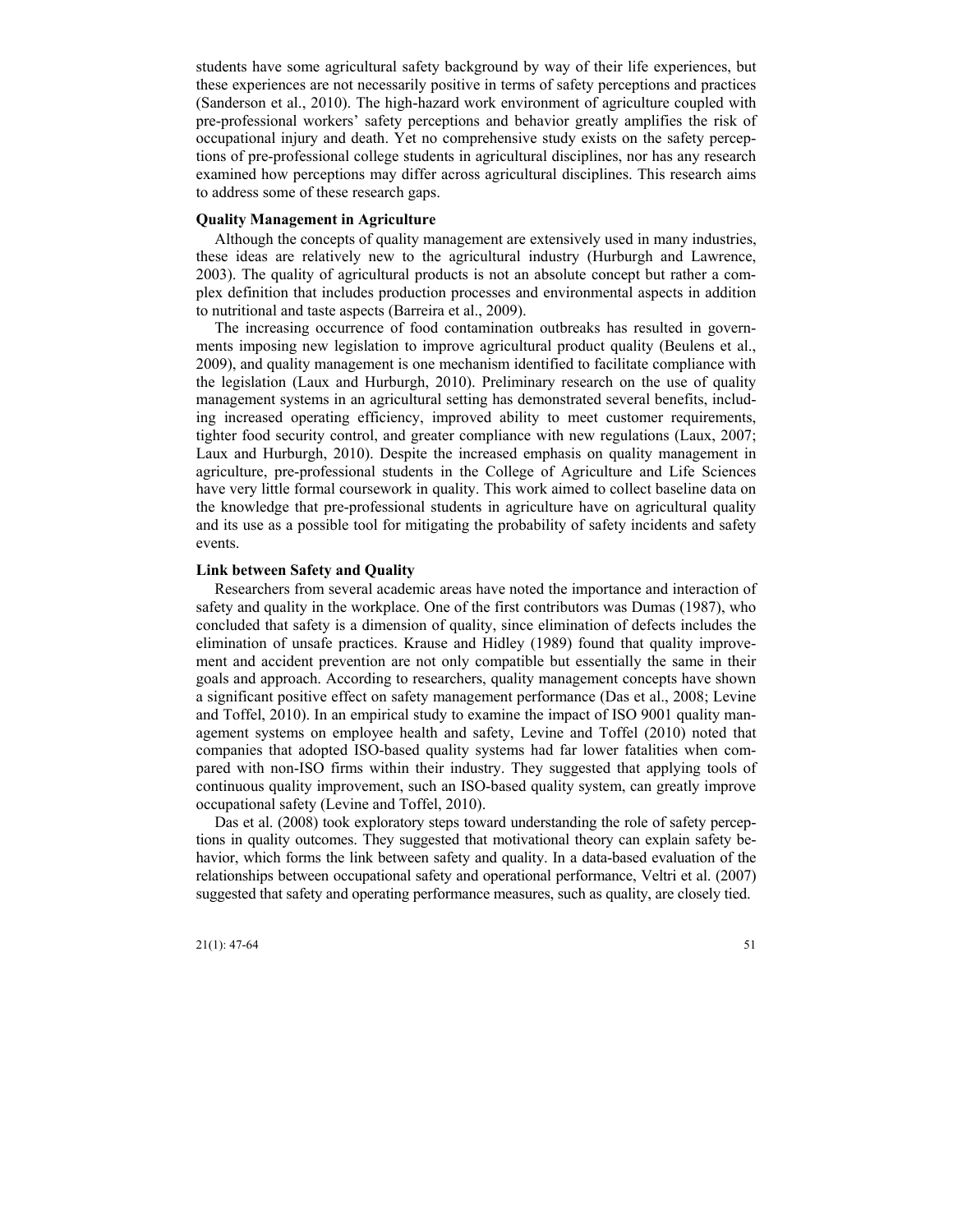Previous research within agricultural environments has also suggested a connection between safety and quality. In one such study, Freeman et al. (1998) reviewed grain engulfments at commercial grain elevators and found that low-quality grain increased the level of safety concerns. Similarly, Roberts and Field (2010) noted a positive relationship between out-of-condition grain and the probability of engulfment. In a more recent study, Mosher et al. (2012) further explored these practical connections by collecting survey data on safety and quality climate from employees in an agricultural workplace. The strong association between safety and quality noted in their responses provided empirical evidence of the positive relationship between the safety climate and quality climate perceptions of employees.

Although a correlation between low agricultural quality and occupational safety risk has been documented (Freeman et al., 1998; Roberts and Field, 2010; Mosher et al., 2012), college students may not be aware that the two concepts are associated. These preprofessionals will be on the front line in the development of interventions to manage and eliminate safety hazards and incidents in the agricultural industry as well as manage quality. Yet very little research has examined how these future workers in the agricultural industry perceive the relationship between quality and safety.

## **Methodology**

This work builds on the work of Mosher et al. (2012) and adds to the limited research on pre-professional perceptions of the impact of quality management systems on safety hazards and incidents. In this study, safety hazards are defined as any source of a potential or existing condition in the workplace that can result in injury, illness, property damage, or other losses (CCOHS, 2014). A safety incident is defined as an unplanned, undesired event that has the potential to adversely affect completion of a task and result in personal injury and/or damage to property, equipment, or the environment (OSHA, 2014). This research project was guided by the following questions:

- 1. Does a student's rating of the impact of quality management systems on safety hazards and incidents differ based on the student's age group?
- 2. Does a student's rating of the impact of quality management systems on safety hazards and incidents differ based on the student's gender?
- 3. Does a student's rating of the impact of quality management systems on safety hazards and incidents differ based on the student's grade classification (freshman, sophomore, junior, or senior)?
- 4. Does a student's rating of the impact of quality management systems on safety hazards and incidents differ based on the student's field of study?
- 5. Does a student's rating of the impact of quality management systems on safety hazards and incidents differ based on where the student spent most of his or her childhood (farm, town, or large city)?

#### **Measurement of Data**

A widely accepted approach to measuring safety climate is the use of a selfadministered questionnaire (Flin et al., 2000; Guldenmund, 2000, 2007). Selfadministered questionnaires are a valuable tool in social sciences research as they can be easily distributed among large groups of people in a relatively short period of time (Guldenmund, 2000, 2007).

To investigate the pre-professionals' perceptions of the impact of quality on safety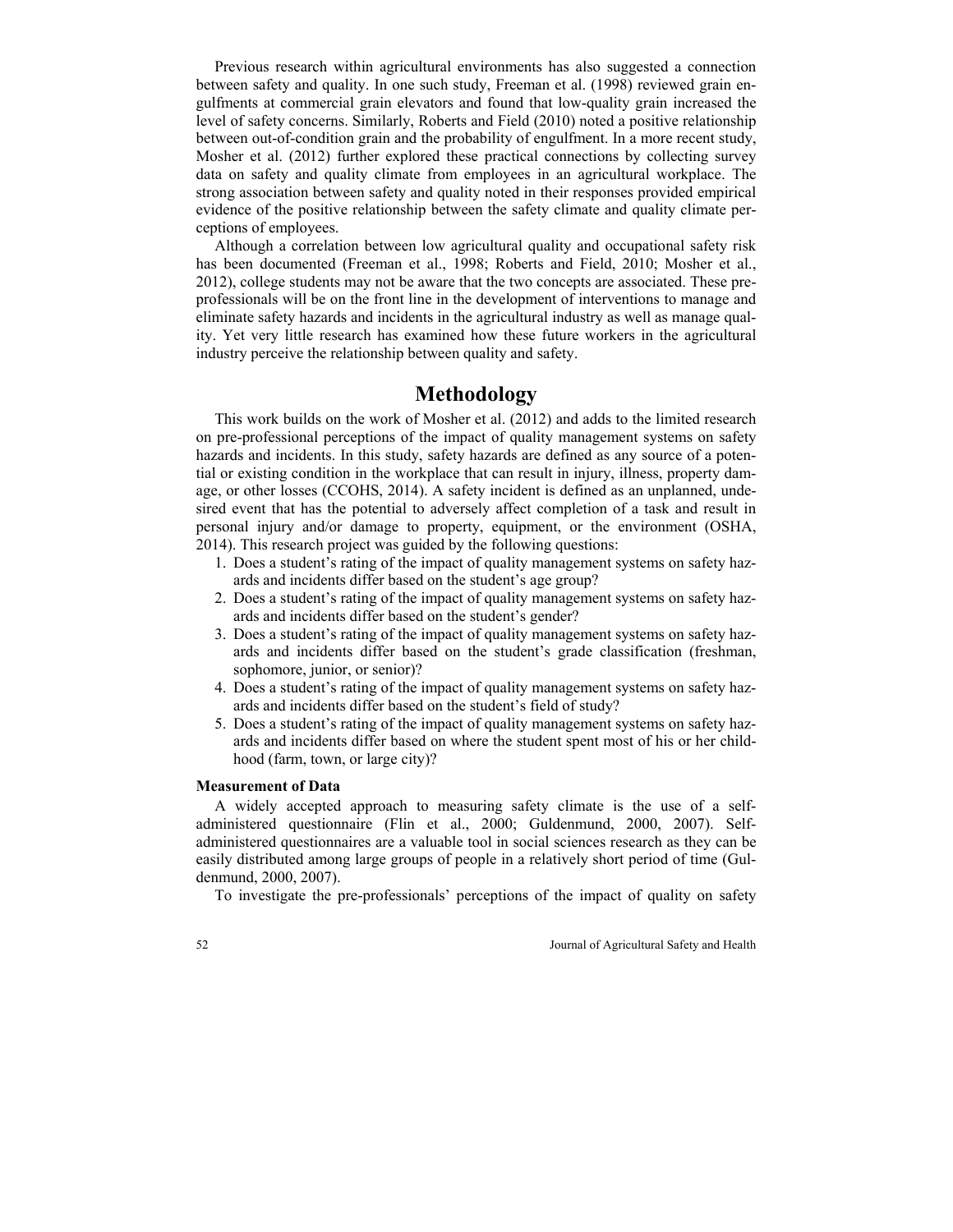hazards and safety incidents, a survey instrument was designed following the tailored design method (Dillman, 2000). Development of the questionnaire involved a multi-step process. A multidisciplinary systematic review of previous research in safety climate (Schwab and Freeman, 2002; Zohar and Luria, 2005; Johnson, 2007), quality climate (Barreira et al., 2009; Shipton et al., 2008), and safety and quality relationships (Mosher et al., 2012) was conducted. The examined research was evaluated based on the following criteria to identify the most relevant research studies: safety and quality climate studies in academic settings, or safety and quality climate studies in agricultural settings.

The studies by Schwab and Freeman (2002) and Mosher et al. (2012) met these criteria. Schwab and Freeman (2002) examined safety perceptions of students in the Agricultural Systems Technology (AST) major at a large Midwestern public university. Their safety climate survey instrument successfully collected baseline data over a period of eight years, thus allowing them to gain an understanding of AST students' perceptions of agricultural hazards and practiced safety behavior. The questionnaire developed by Schwab and Freeman (2002) also collected demographic information on the students.

The work by Mosher et al. (2012) examining the interaction between safety and quality climate was conducted in an agricultural setting. In their study, Mosher et al. (2012) used two survey instruments: one to measure safety climate, and the other to measure quality climate. The safety climate instrument used by Mosher et al. (2012) to measure employees' safety perceptions at three grain handling facilities was previously developed and validated by Zohar and Luria (2005) and further validated by Johnson (2007).To measure quality climate, Mosher et al. (2012) constructed a survey instrument based on the validated safety instrument of Zohar and Luria (2005), with some modifications to better align with quality.

To construct a survey instrument for this study, the safety climate instrument used by Schwab and Freeman (2002) was used as a starting point. To incorporate the quality aspect, the safety items in Schwab and Freeman (2002) were used. For each group of hazards, participants were asked how quality management practices would impact the incident and the presence of the hazard in the agricultural workplace. A set of questions was added to capture demographic information on the survey participants, such as age group, gender, year in college (grade classification), and ethnicity. Information on the students' fields of study was drawn from a list provided by the registrar's office, with student identification information manually matched to each student's major. The measurement scales used in this questionnaire were the same as the scales used in the safety climate instrument of Schwab and Freeman (2002).

The questionnaire was pilot tested by administering it to the 45 undergraduate senioryear students in the College of Agriculture and Life Sciences who had filed for graduation in the summer 2013 semester. Based on the responses to the survey in the pilot study, minor modifications were made to increase the clarity of the survey instrument.

The final version of the questionnaire consisted of 17 statements, organized by the sections shown in table 1. A variation of the five-point Likert scale was used in the survey questionnaire to measure students' perceptions. Survey participants specified their level of agreement with a statement or question by choosing one of the five options.

The first section of the questionnaire consisted of only one question requiring participants to declare if they were 18 years or older, the minimum age criterion for participating in the survey. The second section, consisting of five questions, collected demographic information from the participants, such as their gender, age group, current grade classifi-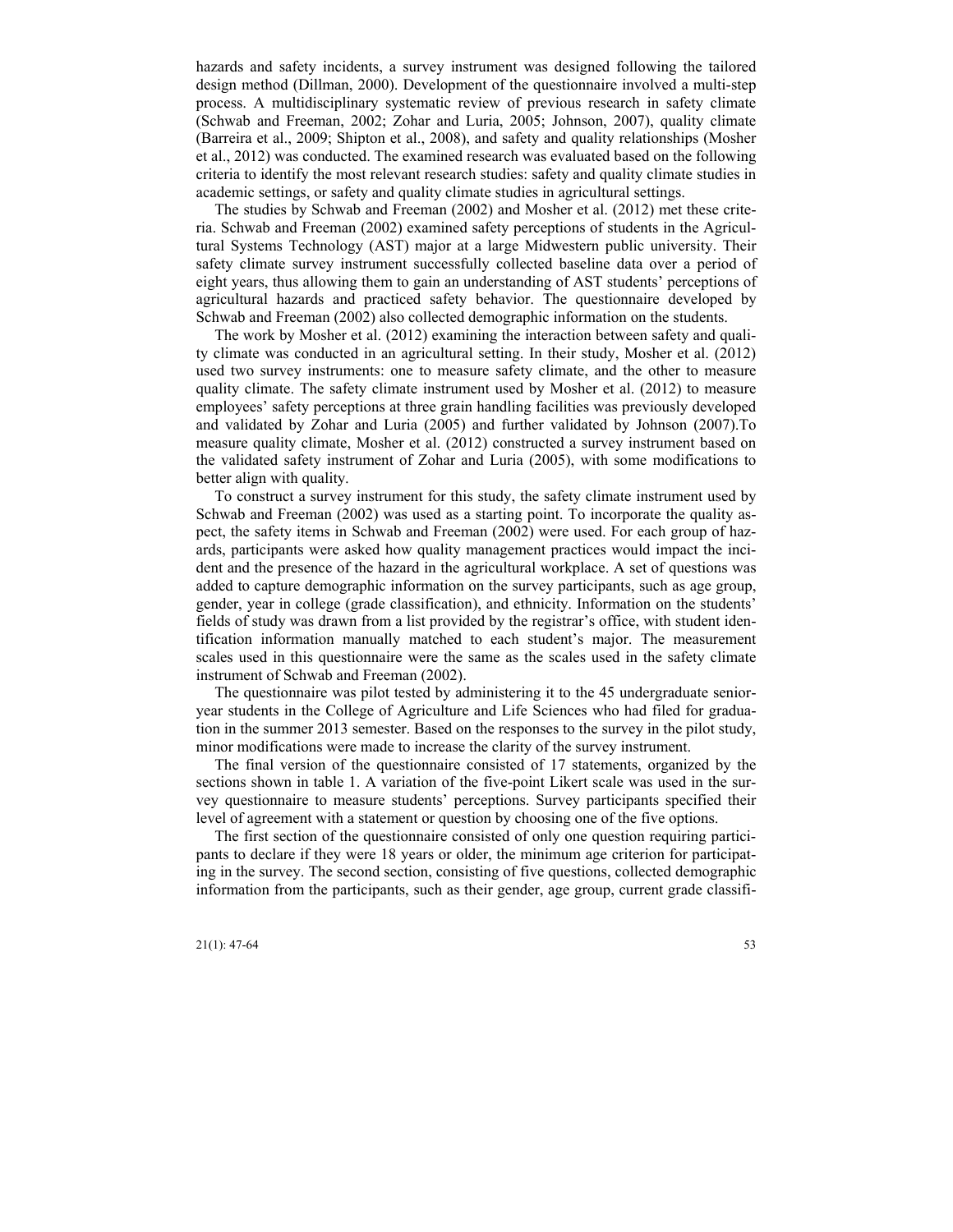| Table 1. Ouestionnaire sections.                         |                     |  |  |  |
|----------------------------------------------------------|---------------------|--|--|--|
| Areas of Interest                                        | Number of Questions |  |  |  |
| Age validation                                           |                     |  |  |  |
| Demographics                                             |                     |  |  |  |
| Agricultural experience                                  |                     |  |  |  |
| Awareness and knowledge                                  |                     |  |  |  |
| Impact of quality management systems on safety hazards   |                     |  |  |  |
| Opinion on safety and quality                            |                     |  |  |  |
| Impact of quality management systems on safety incidents |                     |  |  |  |
| Total number of questions                                |                     |  |  |  |

cation (year in college), ethnicity, field of study, and the environment where they spent most of their childhood.

The agricultural experience section consisted of four questions asking the participants if they had prior work experience in the agricultural industry and to detail their level of work experience. The participants were also asked to qualify their agricultural work experience and expertise in managing safety and quality by choosing one of five options on the Likert scale. The awareness and knowledge section consisted of four questions. The opinion on safety and quality section consisted of one question with four sub-statements. Participants were asked to provide their opinion on issues related to occupational safety and quality practices in the agricultural industry.

The two sections in the questionnaire measuring the impact of quality management systems on safety hazards and safety incidents each consisted of one question with 12 subparts. The participants were asked to rate the impact of quality management systems by choosing options, ranging from low or no impact to high impact, for each of 12 safety hazards and by choosing options, ranging from little or no reduction to significant reduction, for each of 12 safety incidents.

The questionnaire used in this study was reviewed and declared exempt from further human subjects review by the university's Institutional Review Board. To administer the survey questionnaire in the pilot test process as well as the final version, the web-based application Survey Monkey (www.surveymonkey.com) was used. The questions asked as part of the study are shown in the following section.

### **Survey Questions**

The initial questions were used to determine the minimum age qualification and demographic information of the participants. The questions related to agricultural experience, awareness and knowledge, impact of quality management on safety hazards, opinion on safety and quality, and impact of quality management systems on safety incidents all used a five-point Likert scale to measure responses (table 2).

#### **Participants**

The survey was sent to all undergraduate students enrolled in the College of Agriculture and Life Sciences of a large Midwestern public university for the fall semester in 2013. In this case, "college" refers to an administrative unit within a larger, comprehensive research institution that focuses on the delivery of undergraduate and graduate degree programs in the field of agriculture. The list of enrolled students for fall 2013 was obtained from the registrar's office and showed 4,035 students enrolled in 14 academic departments and 28 degree programs (majors) administered by the College of Agriculture and Life Sciences. These academic departments included: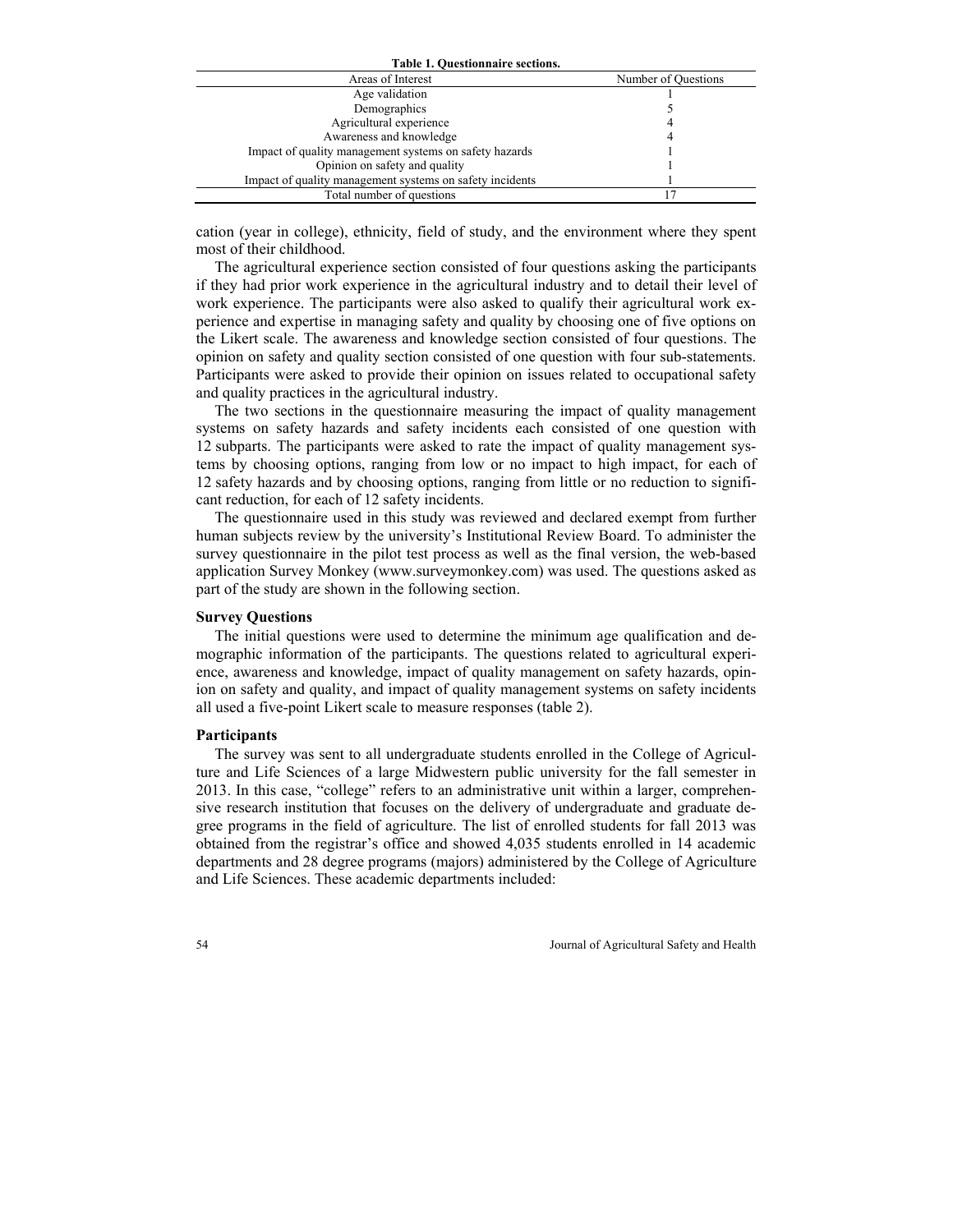| Area of Interest           | Question                                                                                                            |  |  |  |
|----------------------------|---------------------------------------------------------------------------------------------------------------------|--|--|--|
| Demographics               | What is your gender?                                                                                                |  |  |  |
|                            | What is your grade classification?                                                                                  |  |  |  |
|                            | Please describe the environment where you spent most of your childhood.                                             |  |  |  |
|                            | Please describe your ethnicity.                                                                                     |  |  |  |
| Agricultural               | Do you have experience working in agriculture or an agricultural environment?                                       |  |  |  |
| experience                 | What experience do you have working in an agricultural environment?                                                 |  |  |  |
|                            | What experience do you have with the management of safety in an agricultural work<br>environment?                   |  |  |  |
|                            | What experience do you have with the management of quality in an agricultural work<br>environment?                  |  |  |  |
| Awareness and<br>knowledge | How would you rate your level of awareness regarding the management of safety with-<br>in the field of agriculture? |  |  |  |
|                            | How would you rate your level of awareness regarding the management of quality<br>within the field of agriculture?  |  |  |  |
|                            | How important is it to follow safety work practices in the agricultural industry?                                   |  |  |  |
|                            | How important is it to follow established quality management practices in the agricul-                              |  |  |  |
| Impact of quality          | tural industry?<br>Please rate the potential impact of quality management systems on the reduction of               |  |  |  |
| management systems         | safety hazards from the items listed:                                                                               |  |  |  |
| on safety hazards          | Tractor rollovers.<br>$\bullet$                                                                                     |  |  |  |
|                            | Injuries caused by a fall.<br>$\bullet$                                                                             |  |  |  |
|                            | Catching clothing on a power take off (PTO).<br>$\bullet$                                                           |  |  |  |
|                            | Electrocution hazards.<br>$\bullet$                                                                                 |  |  |  |
|                            | Pesticide exposure or spills.<br>$\bullet$                                                                          |  |  |  |
|                            | Contact with anhydrous ammonia.                                                                                     |  |  |  |
|                            | Suffocation hazards in a grain bin or wagon.<br>$\bullet$                                                           |  |  |  |
|                            | Fire hazards.<br>$\bullet$                                                                                          |  |  |  |
|                            | Injuries resulting from animals.                                                                                    |  |  |  |
|                            | Air quality in confined building.<br>٠                                                                              |  |  |  |
|                            | Gases from manure pits or silos.<br>٠                                                                               |  |  |  |
|                            | Health problems resulting from grain, dust, or mold.<br>$\bullet$                                                   |  |  |  |
| Opinion on safety          | Please indicate your level of agreement with the following statements:                                              |  |  |  |
| and quality                | The concept of quality in the agricultural industry is as simple and clear as it is in a<br>$\bullet$               |  |  |  |
|                            | manufacturing environment.                                                                                          |  |  |  |
|                            | Young adults and students in the agricultural industry are not well versed in quality<br>$\bullet$                  |  |  |  |
|                            | management concepts.                                                                                                |  |  |  |
|                            | Occupational safety levels in agricultural industries impact the level of quality<br>$\bullet$                      |  |  |  |
|                            | practices within a workplace.                                                                                       |  |  |  |
|                            | Age and experience impact quality practices.<br>$\bullet$                                                           |  |  |  |
| Impact of quality          | How might quality management systems reduce the risk of the following safety inci-                                  |  |  |  |
| management systems         | dents in an agricultural environment?                                                                               |  |  |  |
| on safety incidents        | Tractor rollovers.<br>$\bullet$                                                                                     |  |  |  |
|                            | Injuries caused by a fall.<br>$\bullet$                                                                             |  |  |  |
|                            | Getting clothing caught in PTO unit.<br>$\bullet$                                                                   |  |  |  |
|                            | Electrocution.<br>$\bullet$                                                                                         |  |  |  |
|                            | Pesticide exposure or spills.<br>٠                                                                                  |  |  |  |
|                            | Injuries with anhydrous ammonia.                                                                                    |  |  |  |
|                            | Suffocation in a grain bin or wagon.<br>$\bullet$                                                                   |  |  |  |
|                            | Fire.<br>$\bullet$                                                                                                  |  |  |  |
|                            | Injuries from animals.                                                                                              |  |  |  |
|                            | Health problems caused from air in confined building.                                                               |  |  |  |
|                            | Gases from manure pits or silos.                                                                                    |  |  |  |
|                            | Health problems caused by grain, dust, or mold.                                                                     |  |  |  |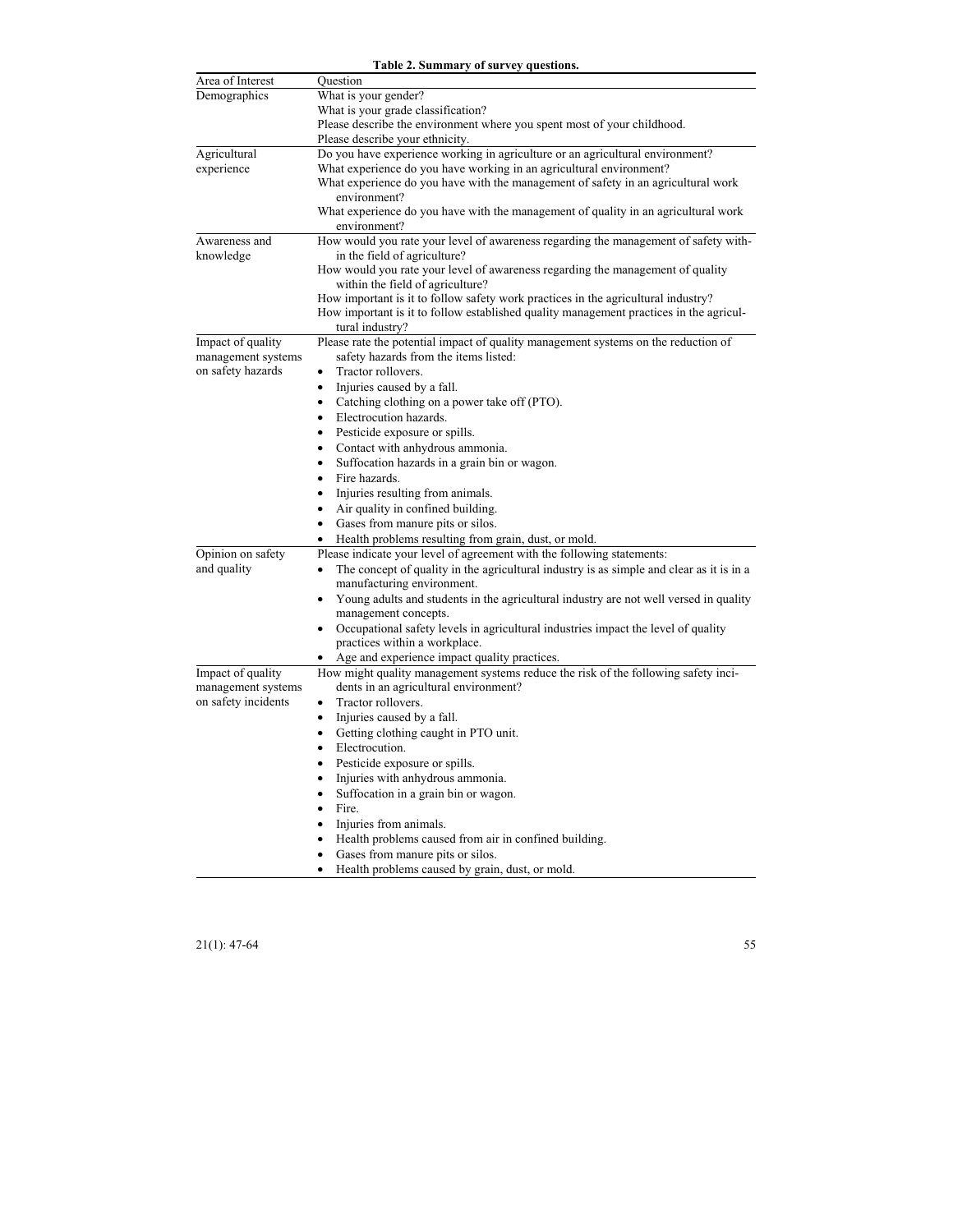- Agricultural and biosystems engineering
- Agricultural education and studies
- Agronomy
- Animal science
- Biochemistry, biophysics, and molecular biology
- Ecology, evolution, and organismal biology
- Economics
- Food science and human nutrition
- Genetics, development, and cell biology
- Horticulture
- Natural resource ecology and management
- Plant pathology and microbiology
- Sociology
- Statistics.

Prior to the actual survey questionnaire, all participants were sent a pre-survey notification e-mail stating that they could expect a survey questionnaire in the next few days. Dillman (2000) recommended sending a pre-survey notification to all participants a few days before sending a survey questionnaire to generate a better response rate. Two days after the notification e-mail, the survey questionnaire was sent to all participants using Survey Monkey. Along with the survey questionnaire, a consent letter was sent to all participants explaining the purpose and aim of the study and informing the participants that involvement in the study was completely voluntary. Participants were encouraged to ask clarifying questions about the survey questionnaire. Participants were also provided with technical assistance in case any difficulty arose with the web-based delivery.

## **Results**

#### **Survey Statistics**

The survey questionnaire was sent to 4035 undergraduate students enrolled in the College of Agriculture and Life Sciences at the university, and 1017 responses were received, with 933 usable for data analysis. The response rate of 23.1% reflected the rate of usable responses returned. Distribution of participants who responded to this survey questionnaire was found to be representative of the undergraduate student population in the College of Agriculture and Life Sciences.

About 61% of the participants who responded were female students, while 39% were male students. Classification of students was evenly distributed, with 28% of freshman responding, 20.1% of sophomore, 25.3% of juniors, and 25.3% of seniors. About 61% of the participants who responded were in the 18-20 age group, 29% were 21-22 years old, 5% were in the 23-25 age group, and the remaining 5% were older than 25 years.

Approximately 40% of the participants who responded stated that they grew up in a farm environment. More than 75% of the students stated that they had prior experience in agriculture or an agricultural environment. More than 50% of the participants who responded said they had somewhat high or high experience working in agricultural environments. This pattern in the survey data is consistent with what is known about the characteristics of agricultural workers, i.e., that they often begin work at a very young age (McCallum et al., 2013; Wright et al., 2013).

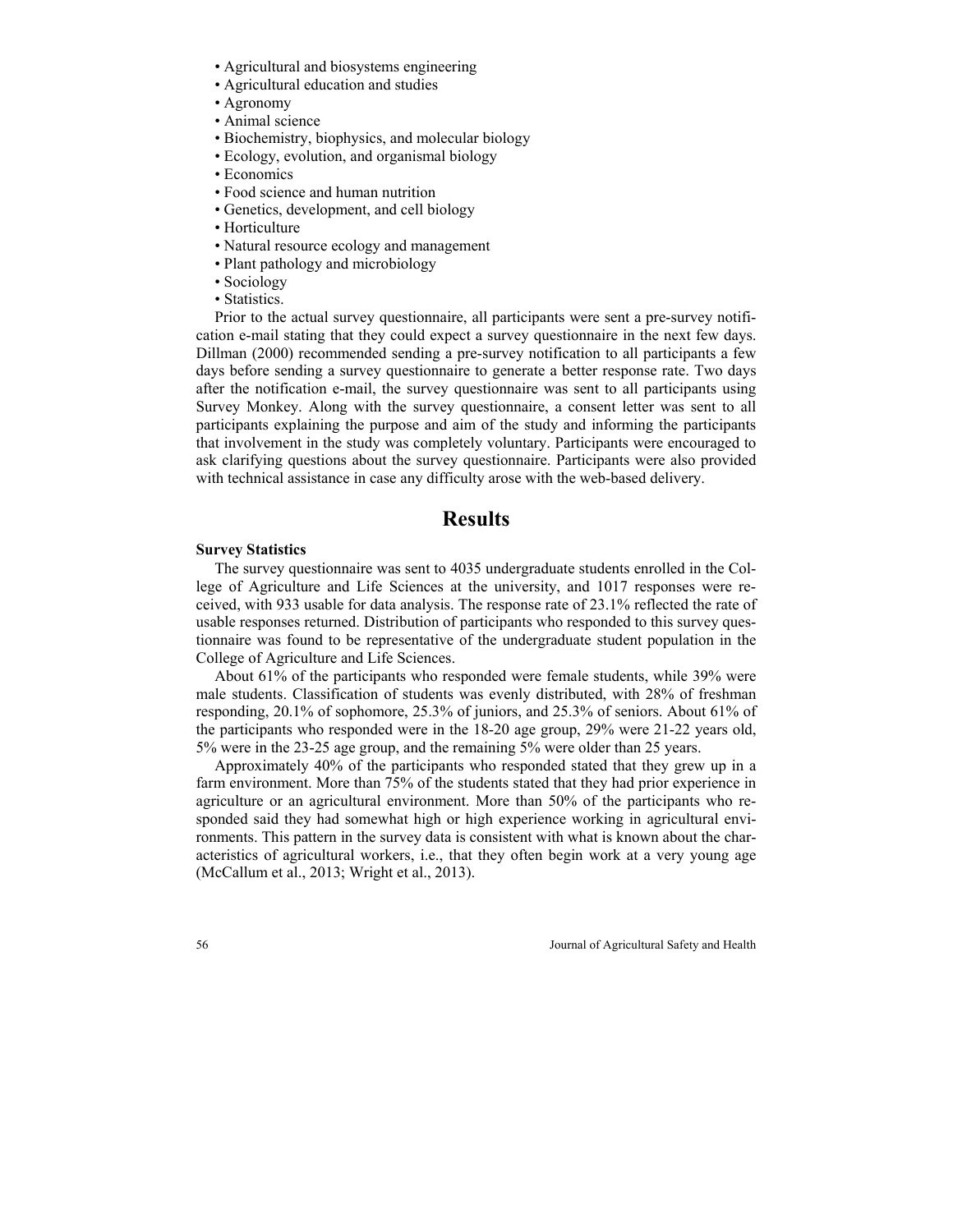#### **Awareness and Knowledge of Safety and Quality Management**

Approximately 96.1% of the participants who responded perceived safety as important or very important in the agricultural industry. However, only 40% of the respondents stated that their level of experience managing safety or quality in agricultural environments was somewhat high or high. This suggests that although the students are aware of the importance of safety and quality in agricultural workplaces, they have very little experience actually managing safety or quality in these environments. These perceptions may partially explain the findings of Sanderson et al. (2010), who noted that a high level of safety experience or knowledge does not always translate to positive safety perceptions and practices.

#### **Impact of Quality Management Systems on Safety Hazards**

Approximately 76.5% of the respondents indicated that quality management systems would have a high or fairly high impact on mitigating safety hazards. A smaller number saw no relationship between the two concepts, with only 8.1% of the participants indicating a low or no impact or fairly low impact of quality management systems on safety hazards.

The rating scale used to measure the impact of quality management systems on safety hazards had a range of 1 to 5, where 1 is low or no impact and 5 is high impact. Of the 12 safety hazards, the three with the highest average rating for impact of quality management systems were: contact with anhydrous ammonia (4.32), pesticide exposure or spills (4.29), and suffocation hazards in a grain bin or wagon (4.19). These results indicate that students have a solid understanding of the mitigation potential of quality management on specific safety areas in agriculture, notably in the area of grain safety, as identified by previous authors (Roberts and Field, 2010; Freeman et al., 1998). The three safety hazards with the lowest average rating for impact of quality management systems were: injuries resulting from animals (3.64), injuries caused by a fall (3.71), and gases from manure pits of silos (3.94).

A factor analysis was conducted to more succinctly describe the variability of the preprofessionals' perceptions regarding how quality management systems could influence the reduction of specific agricultural safety hazards. The 12 items used to measure the impact of quality management systems on safety hazards loaded on one factor. This single factor also explained the highest proportion of variance (0.9). This value led to the decision to aggregate individual means for the 12 items into one universal factor to represent the measure of the pre-professionals' perceptions of the impact of quality management systems on the reduction of safety hazards. A new parameter, called "quality on safety hazards," was created in the data set. The value of this parameter is the average of the students' ratings for each of the 12 items measuring the impact of quality management systems on the reduction of safety hazards. The distribution of the "quality on safety hazards" parameter was approximately normal, with a mean of 4.03 and standard deviation of 0.67.

To analyze students' ratings of the impact of quality management systems on safety hazards based on age group, academic classification, field of study, and childhood environment, an analysis of variance (ANOVA) was conducted. To analyze students' ratings based on gender, a t-test was conducted. The results of these tests are shown in table 3.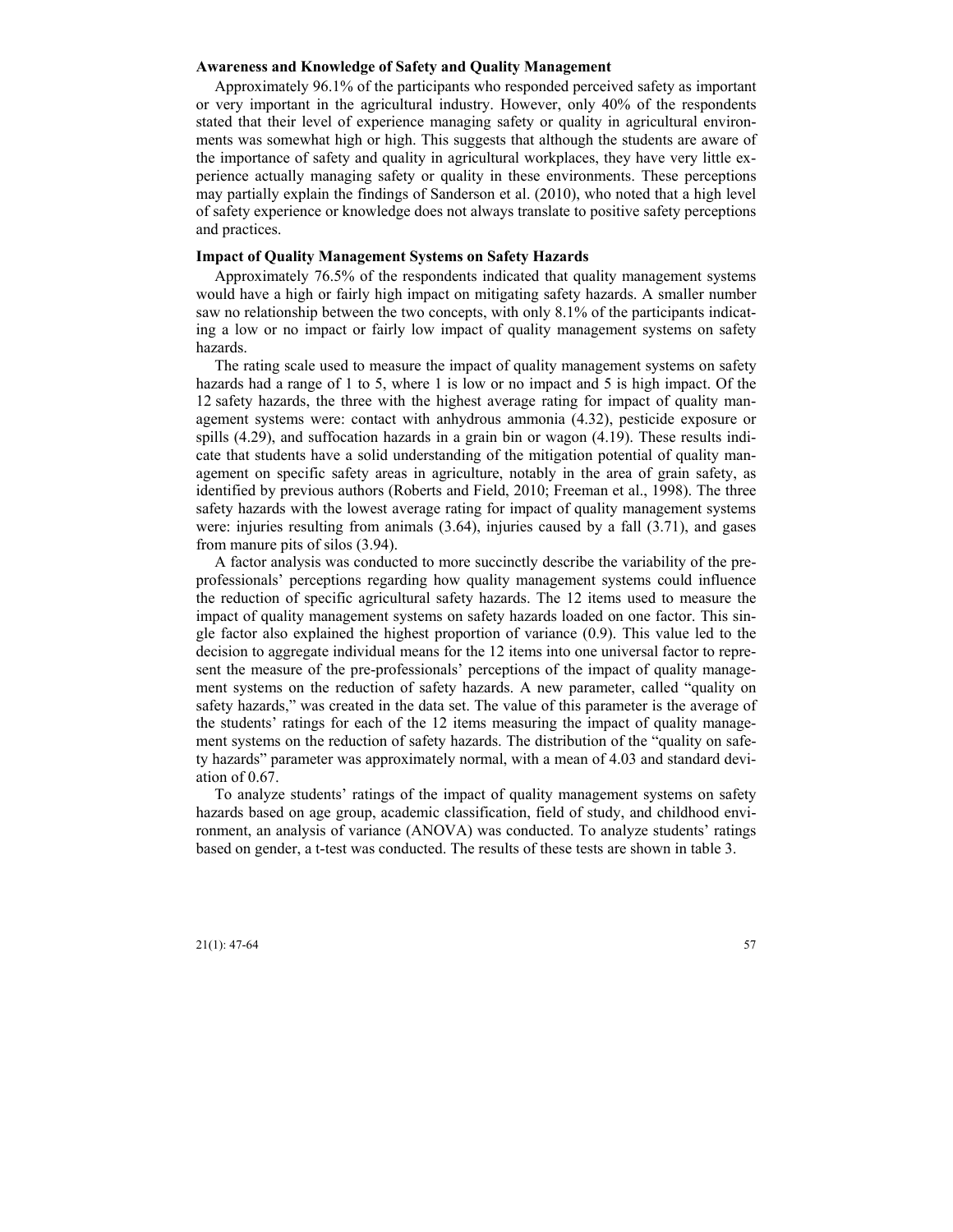| Table 3. Hypotheses testing impact of quality management systems on mitigation of safety hazards. [a] |
|-------------------------------------------------------------------------------------------------------|
|-------------------------------------------------------------------------------------------------------|

| <b>Hypothesis</b>                            | Analysis     | p-Value  | $R^2$  | Conclusion     |
|----------------------------------------------|--------------|----------|--------|----------------|
| No difference based on age group             | <b>ANOVA</b> | 0.2111   | 0.0064 | Fail to reject |
| No difference based on gender                | t-test       | < 0.0001 | 0.0179 | Reject         |
| No difference based on classification        | <b>ANOVA</b> | 0.1938   | 0.0066 | Fail to reject |
| No difference based on field of study        | <b>ANOVA</b> | 0.2026   | 0.005  | Fail to reject |
| No difference based on childhood environment | <b>ANOVA</b> | 0.4689   | 0.005  | Fail to reject |
| <sup>[a]</sup> $N = 922$ ; $\alpha = 0.05$ . |              |          |        |                |

#### **Impact of Quality Management Systems on Safety Incidents**

The data from participants who recorded their perceptions regarding the impact of quality management systems on the reduction of safety incidents had a slightly different distribution. Only 53.2% of the participants perceived a fairly high or high impact, while 12.1% of the participants perceived a fairly low impact or no impact. A little over one third (34.7%) of the students perceived neither high nor low impact. These findings suggest that while students perceive that quality management has potential to mitigate safety hazards, they are unsure if the effect of quality management systems is strong enough to lower the number of incidents that occur.

The rating scale used to measure the impact of quality management systems on safety incidents was the same as that used for safety hazards, with a range from 1 to 5, where 1 is low or no impact and 5 is high impact. Of the 12 safety incidents, the three with the highest average rating for impact of quality management systems were: contact with anhydrous ammonia (4.12), pesticide exposure or spills (4.12), and suffocation hazards in a grain bin or wagon (3.99). Again, the students seem to realize where the management of quality could impact safety, as in the management of pesticides and grain handling. Similarly, the three safety incidents with the lowest average rating for impact of quality management systems were: tractor rollovers (3.64), injuries caused by a fall (3.55), and injuries resulting from animals (3.55).

Again, a factor analysis was conducted to describe the variability of the preprofessionals' perceptions of how quality management systems could prevent specific safety incidents, and the 12 items loaded on one factor. As with safety hazards, a single factor explained the highest proportion of variance (0.9), leading to the decision to aggregate individual means for the 12 items into one universal factor. This factor represents the measure of pre-professionals' perceptions of the impact of quality management systems on the reduction of safety incidents. A new parameter, called "quality on safety incidents," was created in the data set. The value of this parameter is the average of the students' ratings for each of the 12 items measuring the impact of quality management systems on the reduction of safety incidents. The distribution of this parameter was approximately normal, with a mean of 3.87 and standard deviation of 0.8.

To analyze the students' ratings of the impact of quality management systems on safety incidents based on age group, academic classification, field of study, and childhood environment, an analysis of variance (ANOVA) was conducted. To analyze the students' ratings based on gender, a t-test was conducted. The results of these tests are shown in table 4.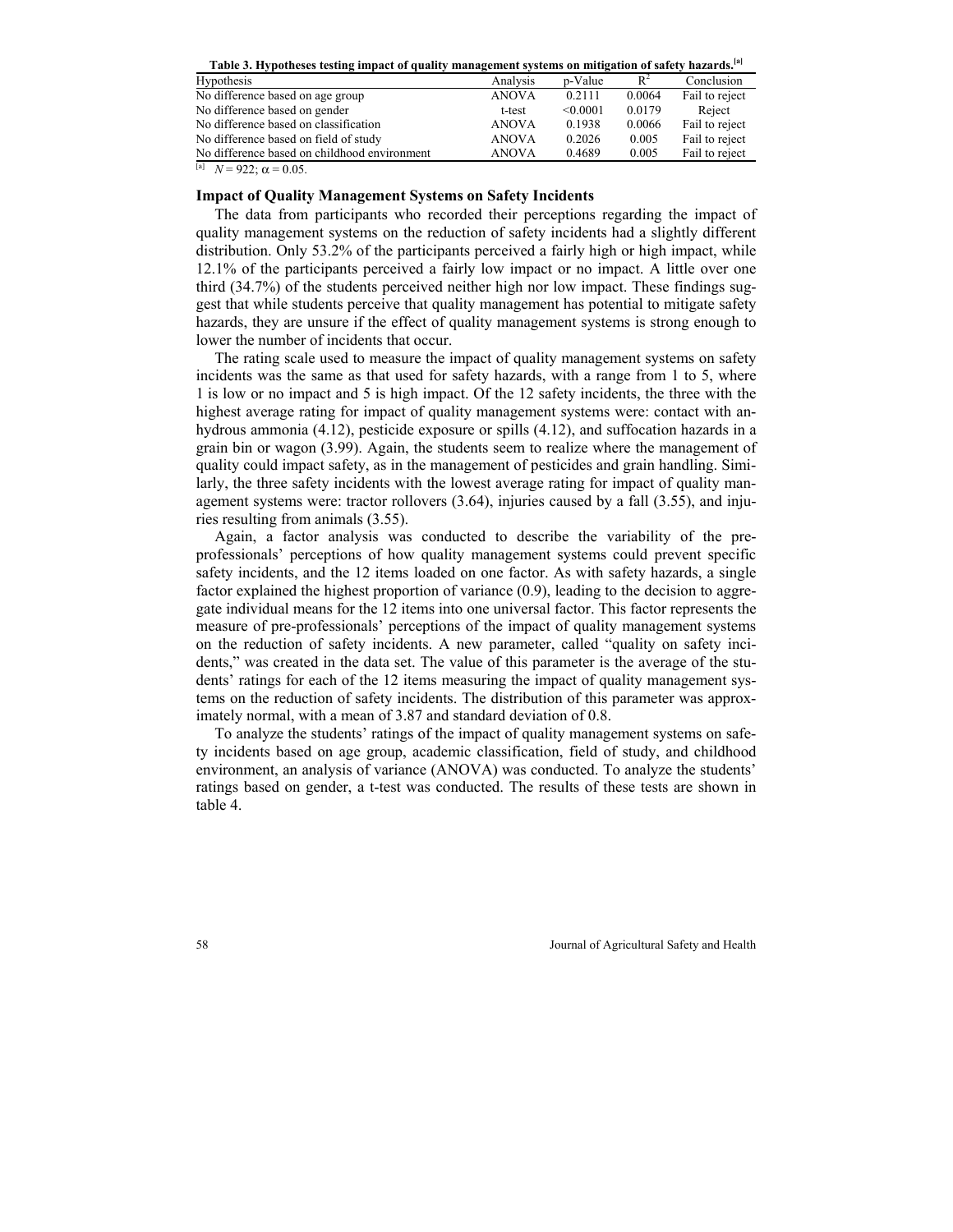| Table 4. Summary of hypotheses testing quality management systems mitigation on safety incidents. [a] |  |  |
|-------------------------------------------------------------------------------------------------------|--|--|
|                                                                                                       |  |  |

| Hypothesis                                   | Analysis     | p-Value | $R^2$  | Conclusion     |
|----------------------------------------------|--------------|---------|--------|----------------|
| No difference based on age group             | <b>ANOVA</b> | 0.0502  | 0.0103 | Fail to reject |
| No difference based on gender                | t-test       | 0.0113  | 0.007  | Reject         |
| No difference based on classification        | <b>ANOVA</b> | 0.1561  | 0.0072 | Fail to reject |
| No difference based on field of study        | <b>ANOVA</b> | 0.5874  | 0.026  | Fail to reject |
| No difference based on childhood environment | <b>ANOVA</b> | 0.0724  | 0.011  | Fail to reject |
| <sup>[a]</sup> $N = 918$ ; $\alpha = 0.05$ . |              |         |        |                |

## **Discussion**

The first research question asked whether the pre-professionals' perceptions regarding the impact of quality management systems on safety hazards and incidents differed based on age group. The data from this study failed to demonstrate a statistically significant difference in the pre-professionals' perceptions of the impact of quality management systems on both safety hazards and safety incidents based on age group. This finding is noteworthy because previous research suggested that age has a significant effect on safety beliefs and safe behavior (Blair et al., 2004). One reason for the lack of difference in perceptions based on age group could be due to the fact that 91% of the participants were between the ages of 18 and 22 years, and only a small percentage (about 9%) of the participants were age 22 and older. However, in the study by Blair et al. (2004), the majority of the subjects (81%) were also in the age range of 19 to 22 years. Assuming that the perceptions of pre-professionals regarding the impact of quality management systems on safety hazards reflect the students' safety values and safe behavior, the findings of this study do not align with the study by Blair et al. (2004).

The second research question asked whether the pre-professionals' perceptions regarding the impact of quality management systems on safety hazards and incidents differed based on gender of the student. This study demonstrated a statistically significant difference in the perception of the impact of quality management systems on safety hazards and incidents based on gender. The data from this study show that female participants had a stronger perception of the integrative nature of safety and quality than male participants. This finding aligns with previous work by Byrnes et al. (1999), who conducted a meta-analysis of 150 studies in which risk-taking tendencies of male and female participants were compared. Byrnes et al. (1999) suggested that female perceptions of risk were significantly different from that of males, with females generally perceiving risk at a higher level than males. These higher levels of risk perception by females, as documented in previous literature, could also suggest that females perceive factors mitigating these risks at a higher level of effectiveness than do males. This could possibly explain why female students rated quality management as having a higher impact on safety higher than male students in this study.

The third research question asked whether the pre-professionals' perceptions regarding the impact of quality management systems on safety hazards and incidents differed based on the academic classification of the student. This study failed to demonstrate a statistically significant difference in the perception of safety and quality interaction based on academic classification. This finding is also noteworthy, as it does not align with the findings of previous studies. For example, a study by Crowe (1995) on safety values and safe practices among college students showed that academic classification significantly affected safety values, with older students reporting higher levels of safety behavior than younger students. Blair et al. (2004) confirmed the finding by Crowe (1995) that stu-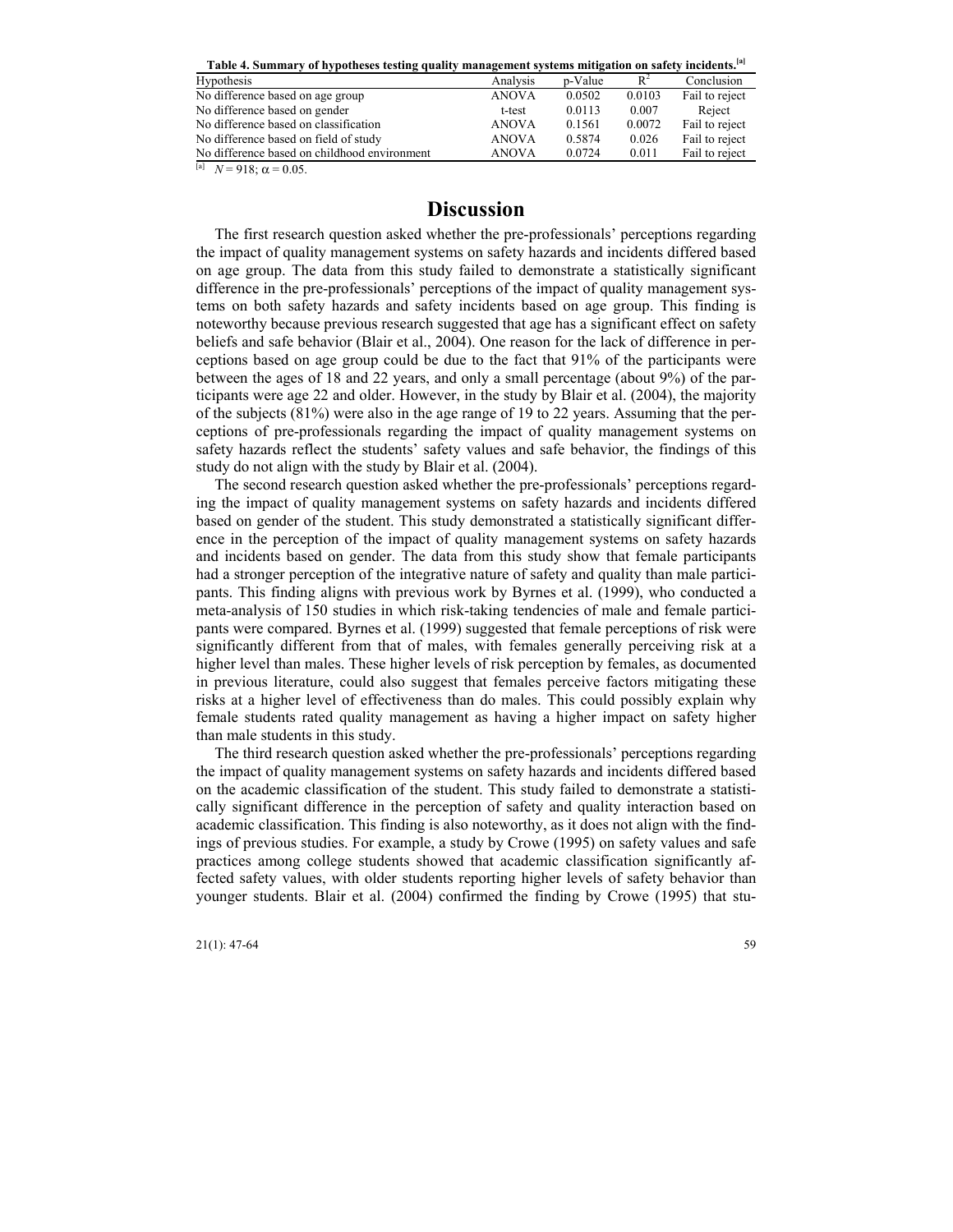dents' safety beliefs explained the greatest amount of variance in their safety behavior, underscoring the importance of a better understanding of how college students perceive safety. The lack of class rank effect on students' perceptions suggests that students pick up limited information that might inform additional safety and quality perceptions even after going through the entire agriculturally based curriculum in the College of Agriculture and Life Sciences.

The fourth research question asked whether the pre-professionals' perceptions regarding the impact of quality management systems on safety hazards and incidents differed based on the field of study of the student. This study failed to demonstrate a statistically significant difference in the perception of safety and quality interaction based on field of study. This finding is also notable, as it does not align with the findings of previous studies. For example, Sun et al. (2014) evaluated food safety knowledge, attitudes, and practices among college students and found that food safety knowledge scores differed based on field of study. Sun et al. (2014) found that medical students, who have exposure to nutrition and health related information as a result of their coursework, have significantly higher scores when compared to students in other majors. Similarly, Tang and Chen (2008), in their study of unethical behavior across college majors, found that students who received ethics intervention significantly changed their conceptions of unethical behavior and reduced their propensity to engage in theft as compared to students who did not receive any interventions. Additionally, Laux et al. (2010) found that students who studied in science-based majors felt more positively about the safety of genetically modified crops. Although field of study seemed to play a role in perceptions related to food safety, ethical behavior, and genetic modification, no significant differences were noted for the college students surveyed in this study.

Some majors in the College of Agriculture and Life Sciences at the Midwestern public university where this study was conducted require students to complete formal coursework in safety and quality. However, the lack of difference in perceptions based of field of study suggests that the current coursework may be inadequate in preparing these preprofessionals for the safety and quality management challenges of the agricultural industry.

Finally, this study failed to demonstrate a statistically significant difference in preprofessionals' perceptions regarding the impact of quality management systems on safety hazards and incidents based on the childhood environment of the student, which was the focus of the final research question. Childhood environment has been suggested as one antecedent of how safety perceptions are formed, with farm children having a lower sensitivity to agricultural hazards than children raised in other environments (Darragh et al., 1998; Park et al., 2003). This finding is consistent with the findings of both Blair et al. (2004) and Crowe (1995), who reported that students' geographic region had no significant effect on their safety beliefs, safety values, and practices. The findings are also consistent with the conclusions of Davidson et al. (2013) on the use of off-road vehicles. Davidson et al. (2013) concluded that even though there is a difference in the use of offroad vehicles based on urban versus rural status, there is very little difference in helmet use by riders in urban versus rural locations. In other words, there is little evidence of differences in risk perception and behavior based solely on urban or rural upbringing. It appears that the same is true in the interaction of safety and quality.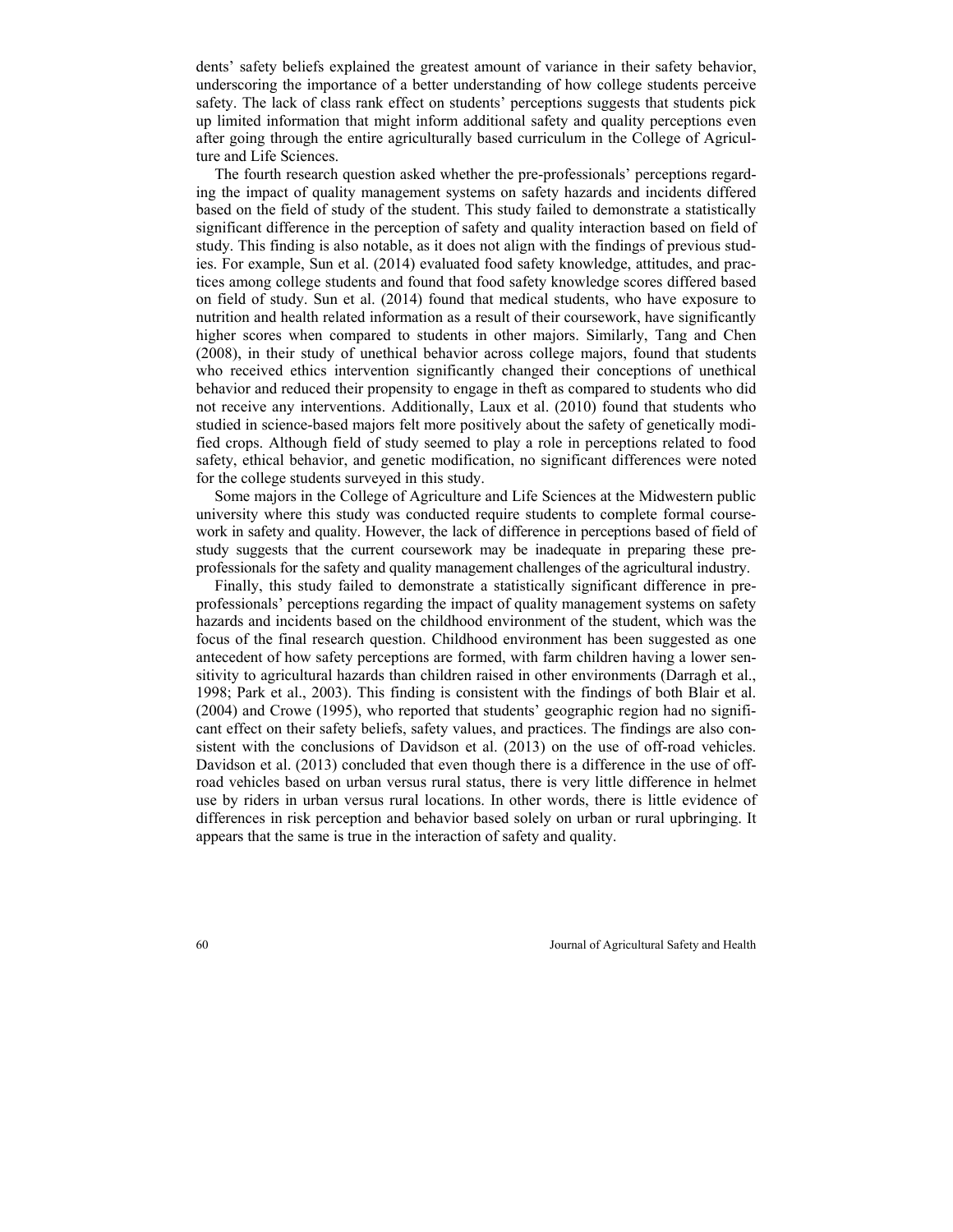## **Conclusion**

Several limitations concerning this research should be noted. First, data were collected from one group of students at one university in one region of the U.S. This limits the ability to generalize the findings to a larger population. Extending this study to students in other Colleges of Agriculture and Life Sciences at other universities would substantially strengthen the conclusions of this study. Another limitation of this research was that the subjects provided information voluntarily, inducing a potential for selection bias, as participants who feel strongly about safety and quality could have participated in this study at higher levels than those who felt more neutral about the topic.

Another potential limitation is the assumed level of understanding that the students had concerning the safety hazards. We recognize that variation likely existed in how the students understood and interpreted agricultural safety hazards, but the level of this variation was not measured, nor is it known. The potential variation in the level of student understanding could have influenced the final outcome of the study.

This study was designed as a pilot study and can assist in further research measuring the interaction of safety and quality interactions in agriculture. The findings from this research suggest that pre-professionals perceive an association between quality and safety, just as employees in the agricultural industry did, as observed by Mosher et al. (2012). However, more work is needed to understand how students gain their awareness of this connection, despite limited classroom training in safety and quality management. Another question raised by this research is the difference between student perceptions regarding the influence of quality management systems on mitigating safety hazards as compared to mitigating safety incidents. Although the safety beliefs about safety hazards and their link to quality management are clearly in place for these students, the lower level of association for the effect of quality management on the prevention of safety incidents is not well understood. Further research in this area of disconnect is warranted. Another area of future research should expand the study to students in other disciplines to explore if their perceptions are similar to or different from those of students in the College of Agriculture and Life Sciences.

This study used a survey instrument to measure the interactions between safety and quality perceptions of pre-professionals. Further research can explore non-survey, qualitative techniques to measure pre-professionals' perceptions. This study demonstrates that although agricultural students have an awareness of safety and how it interacts with quality, further development of this awareness is needed regarding how the two concepts can interact as a safety mitigation tool. The importance of the interaction of agricultural safety and quality must be a part of future agricultural curriculum development so that new agricultural professionals can be prepared to meet the needs and challenges of agriculture in the 21st century.

#### **Acknowledgements**

The authors would like to thank the Central States Center for Agricultural Safety and Health (CS-CASH) for providing the funding for this research project. The authors also thank Dr. Steve Freeman and Dr. Charles Schwab for allowing the use of their survey instrument in this study and for their assistance with the research project. Finally, the authors thank Dr. Mack Shelley for his guidance with the statistical analysis.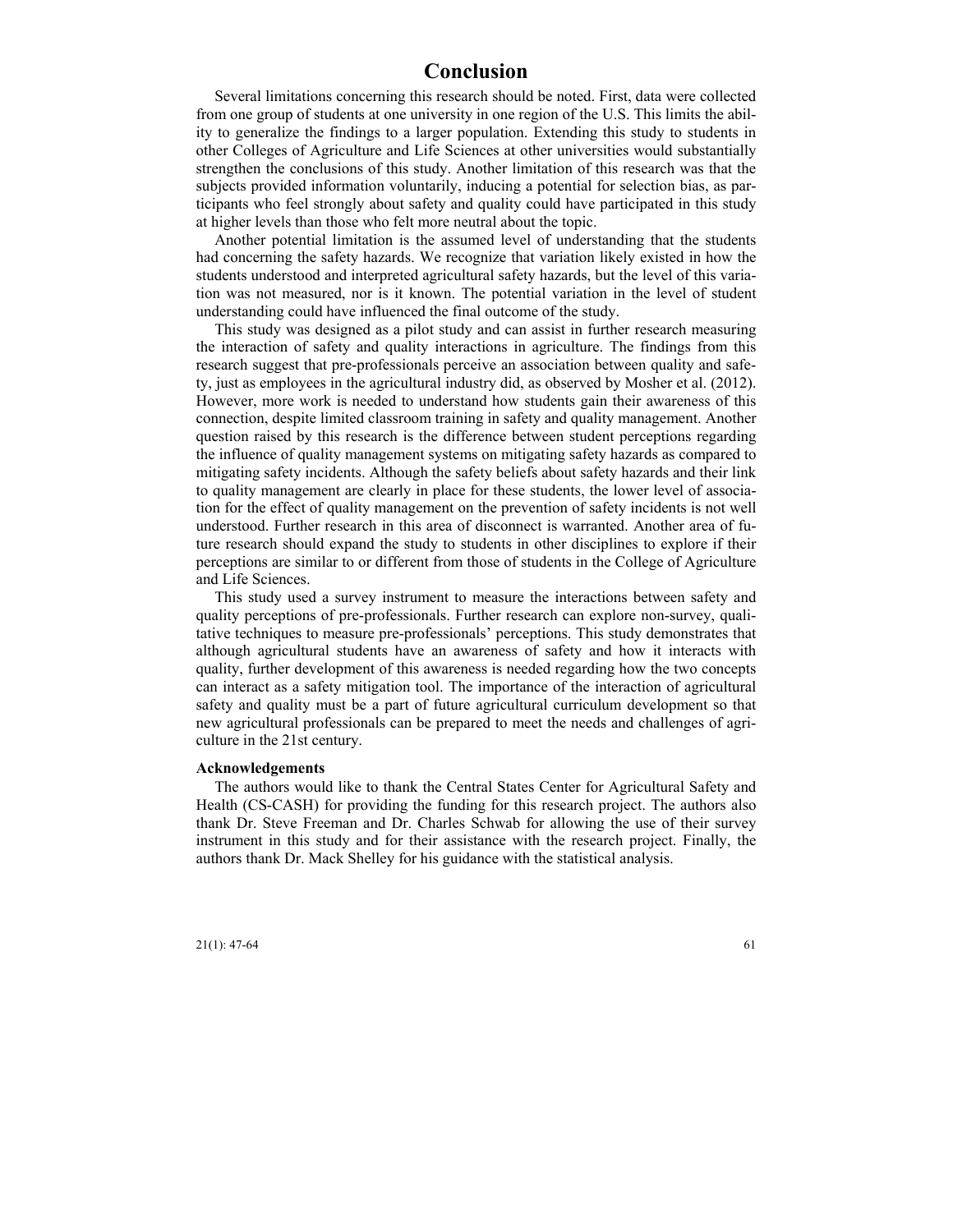## **References**

- Barreira, M. M., Brandão, A. R. W., Lemos, J. P., & Aguiar Fontes, M. (2009). Quality perception of PDO beef producers. *Agric. Economics Rev., 10*(2), 36-49.
- Beulens, A. J. M., Broens, D. F., Folstar, P., & Hofstede, G. J. (2009). Food safety and transparency in food chains and networks: Relationships and challenges. *Food Control, 16*(6), 481-486. http://dx.doi.org/10.1016/j.foodcont.2003.10.010.
- Blair, E. H., Seo, D. C., Torabi, M. R., & Kaldahl, M. A. (2004). Safety beliefs and safe behavior among Midwestern college students. *J. Safety Res., 35*(2), 131-140. http://dx.doi.org/10.1016/j.jsr.2003.11.003.
- Byrnes, J. P., Miller, D. C., & Schafer, W. D. (1999). Gender differences in risk taking: A metaanalysis. *Psychol. Bull., 125*(3), 367-383. http://dx.doi.org/10.1037/0033-2909.125.3.367.
- CCOHS. (2014). Health and safety programs. Hamilton, Ontario, Canada: Canadian Centre for Occupational Health and Safety. Retrieved from
- www.ccohs.ca/oshanswers/hsprograms/hazard\_risk.html.
- Cooper, M. D., & Phillips, R. A. (2004). Exploratory analysis of the safety climate and safety behavior relationship. *J. Safety Res., 35*(5), 497-512. http://dx.doi.org/10.1016/j.jsr.2004.08.004.
- [Crowe, J. W. \(1995\). Safety values and safe practices among college students.](http://dx.doi.org/10.1016/0022-4375(95)00010-N) *J. Safety Res., 26*(3), 187-195. http://dx.doi.org/10.1016/0022-4375(95)00010-N.
- Darragh, A. L., Stallones, R., Sample, P. L., & Sweitzer, K. (1998). Perceptions of farm hazards and personal safety behavior among adolescent workers. *J. Agric. Safety Health, 4*(5), 159-169. http://dx.doi.org/10.13031/2013.15366.
- Das, A., Pagell, M., Behm, M., & Veltri, A. (2008). Toward a theory of the linkages between safety and quality. *J. Oper. Mgmt., 26*(4), 521-535. http://dx.doi.org/10.1016/j.jom.2007.06.005.
- Davison, C. M., Thompson, W., Torunian, M., Walsh, P., McFaull, S., & Pickett, W. (2013). Off-road vehicle ridership and associated helmet use in Canadian youth: An equity analysis. *J. Rural Health, 29*(1), 39-45. http://dx.doi.org/10.1111/j.1748-0361.2012.00441.x.
- Dillman, D. A. (2000). *Mail and Internet Surveys: The Tailored Design Method.* New York, N.Y.: Wiley.
- Dumas, R. (1987). Safety and quality: The human dimension. *Prof. Safety, 32*(12), 11-14.
- FDA. (2002). Public health security and bioterrorism preparedness and response act of 2002(PL107- [188\): Letter from center director. Washington, D.C.: U.S. Food and Drug Administration, Center](www.fda.gov/Food/GuidanceRegulation/GuidanceDocumentsRegulatoryInformation/FoodDefense/ucm111086.htm)  for Food Safety and Applied Nutrition. Retrieved from www.fda.gov/Food/GuidanceRegulation/ GuidanceDocumentsRegulatoryInformation/FoodDefense/ucm111086.htm.
- Fernandez-Muniz, B., Montes-Peon, J. M., & Vazquez-Ordas, C. J. (2009). Relation between occupational safety management and firm performance. *Safety Sci., 47*(7), 980-991. http://dx.doi.org/10.1016/j.ssci.2008.10.022.
- [Flin, R. M., Mearns, K., O'Connor, P., & Bryden, R. \(2000\). Measuring safety climate: Identifying the](http://dx.doi.org/10.1016/S0925-7535(00)00012-6)  common features. *Safety Sci., 34*(1), 177-192. http://dx.doi.org/10.1016/S0925-7535(00)00012-6.
- FLSA. (1938). Fair Labor Standards Act. Public Law No. 75-718, §6, 7, and 12; 52 Stat. 1060. Washington, D.C.: U.S. Department of Labor.
- [Freeman, S. A., Kelley, K. W., Maier, D. E., & & Field, W. E. \(1998\). Review of entrapments in bulk](http://dx.doi.org/10.1016/S0022-4375(98)00008-5)  agricultural materials at commercial grain facilities. *J. Safety Res., 29*(2), 123-134. http://dx.doi.org/10.1016/S0022-4375(98)00008-5.
- Goetsch, D. L. (2008). *Occupational Safety and Health for Technologists, Engineers, and Managers* (6th ed.). Upper Saddle River, N.J.: Pearson/Prentice Hall.
- [Guldenmund, F. \(2000\). The nature of safety culture: A review of theory and research.](http://dx.doi.org/10.1016/S0925-7535(00)00014-X) *Safety Sci., 34*(1-3), 215-257. http://dx.doi.org/10.1016/S0925-7535(00)00014-X.
- Guldenmund, F. W. (2007). The use of questionnaires in safety culture research: An evaluation. *Safety Sci., 45*(6), 723-743. http://dx.doi.org/10.1016/j.ssci.2007.04.006.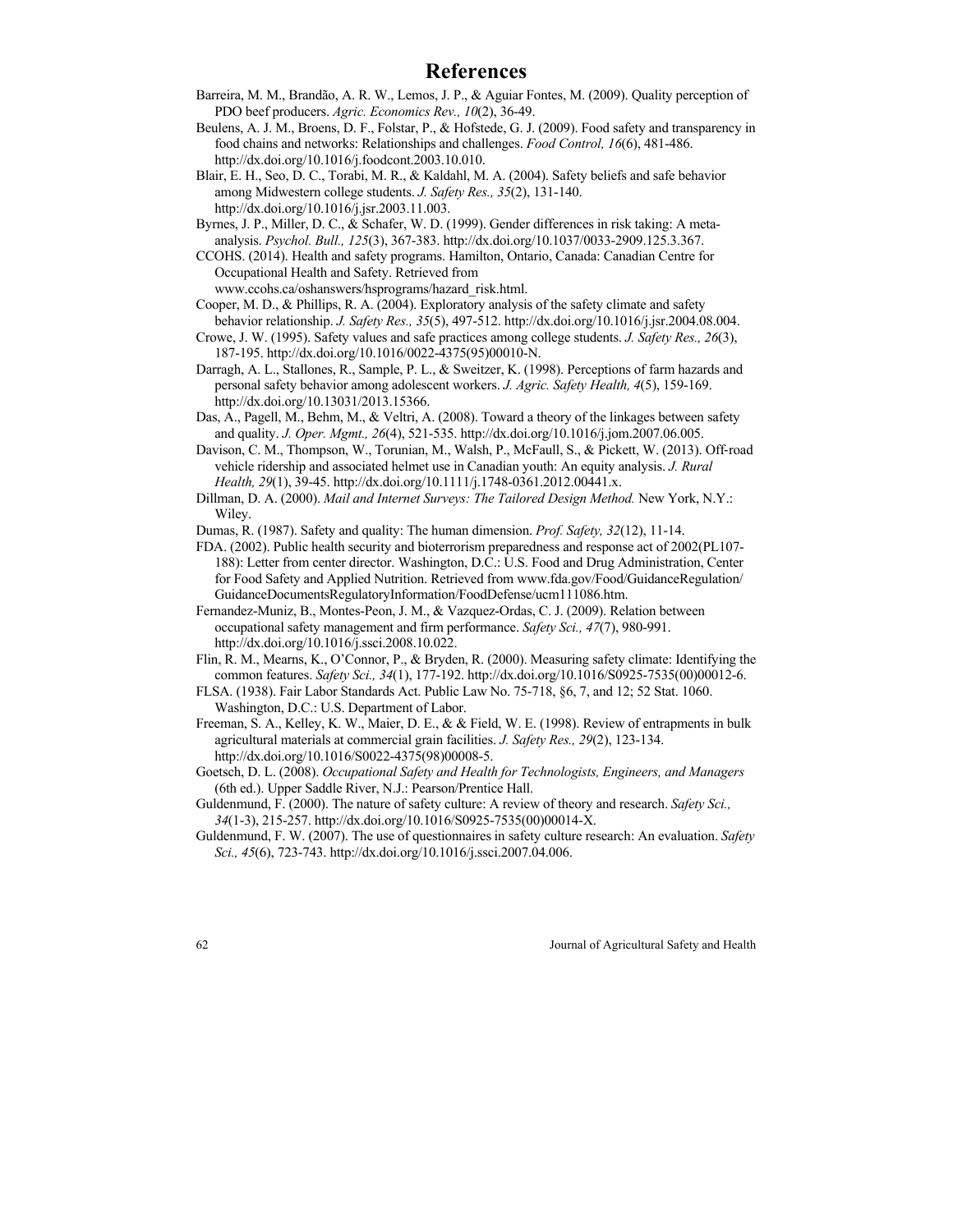- Hard, D. L., & Myers, J. R. (2006). Fatal work-related injuries in the agriculture production sector among youth in the United States, 1992-2002. *J. Agromed., 11*(2), 57-65. http://dx.doi.org/10.1300/J096v11n02\_09.
- Hard, D., Myers, J., Snyder, K., Casini, V., Morton, L., Cianfrocco, R., & & Fields, J. (1999). Young workers at risk when working in agricultural production. *American J. Ind. Med., 36*(S1), 31-33. [http://dx.doi.org/10.1002/\(SICI\)1097-0274\(199909\)36:1+<31::AID-AJIM12>3.0.CO;2-H.](http://dx.doi.org/10.1002/(SICI)1097-0274(199909)36:1+<31::AID-AJIM12>3.0.CO;2-H)
- Hendricks, K. J., Layne, L. A., Goldcamp, E. M., & Myers, J. R. (2005). Injuries to youth living on U.S. farms in 2001 with comparison to 1998. *J. Agromed., 10*(4), 19-26.
- Hurburgh, C. R., & Lawrence, J. D. (2003). The need for QMS. *Resource, 10*(9), 29. St. Joseph, Mich. ASABE.
- Janicak, C. (2000). Occupational fatalities to workers age 65 and older involving tractors in the crops production agriculture industry. *J. Safety Res., 31*[\(3\), 143-148. http://dx.doi.org/10.1016/S0022-](http://dx.doi.org/10.1016/S0022-4375(00)00032-3) 4375(00)00032-3.
- Johnson, S. E. (2007). The predictive validity of safety climate. *J. Safety Res., 38*(5), 511-521. http://dx.doi.org/10.1016/j.jsr.2007.07.001.
- Karttunen, J. P., & Rautiainen, R. H. (2013). Occupational injury and disease incidence and risk factors in Finnish agriculture based on five-year insurance records. *J. Agromed., 18*(1), 50-64. http://dx.doi.org/10.1080/1059924X.2012.742029.
- Krause, T. H., & Hidley, J. H. (1989). Behaviorally based safety management: Parallels with the quality improvement process. *Prof. Safety, 34*(10), 20-25.
- Laux, C. M. (2007). The impacts of a formal quality management system: A case study of implementing ISO 9000 at Farmer's Cooperative Company, Iowa. Unpublished PhD diss. Dissertation Abstracts International 68(07). Ames, Iowa: Iowa State University.
- Laux, C. M., & Hurburgh, J. C. (2010). Using quality management systems for food traceability. *J. Ind. Tech., 26*(3), 2-10.
- Laux, C. M., Mosher, G. A., & Freeman, S. A. (2010). Factors affecting college students' knowledge and opinions of genetically modified foods. *J. Tech. Studies, 36*(2), 2-9.
- Levine, D. I., & Toffel, M. W. (2010). Quality management and job quality: How the ISO 9001 standard for quality management systems affects employees and employers. *Mgmt. Sci., 56*(6), 978-996. http://dx.doi.org/10.1287/mnsc.1100.1159.
- Lilley, R., Day, L., Koehncke, N., Dosman, J., Hagel, L., & William, P. (2012). The relationship between fatigue‐related factors and work‐related injuries in the Saskatchewan farm injury cohort study. *American J. Ind. Med., 55*(4), 367-375. http://dx.doi.org/10.1002/ajim.22003.
- McCallum, D. M., Murphy, S., Reed, D. B., Claunch, D. T., & Reynolds, S. J. (2013). What we know about the effectiveness of farm safety day programs and what we need to know. *J. Rural Health, 29*(1), 20-29. http://dx.doi.org/10.1111/j.1748-0361.2012.00426.x.
- Miller, M. E., Handleman, E., & Lewis, C. (2007). Protecting young workers: Coordinated strategies to help raise safety awareness. *Prof. Safety,* (June), 38-45.
- Mosher, G. A. (2013). Trust, safety, and employee decision-making: A review of research and discussion of future directions. *J. Tech. Mgmt. Appl. Eng., 29*(1), 2-11.
- Mosher, G., Keren, N., Freeman, S. A., & Hurburgh, C. R. (2012). Management of safety and quality and the relationship with employee decisions in the country grain elevator. *J. Agric. Safety Health, 18*(3), 195-215. http://dx.doi.org/10.13031/2013.41957.
- Murphy, D. J. (2003). Human behavior theories, models, and applications. In *Looking Beneath the Surface of Agricultural Safety and Health*, 45-67. St. Joseph, Mich.: ASAE.
- Myers, J. R., & Adekoya, N. (2001). Fatal on-farm injuries among youth 16 to 19 years of age: 1982- 1994. *J. Agric. Safety Health, 7*(2), 101-112. http://dx.doi.org/10.13031/2013.2607.
- Neal, A., Griffin, M. A., & Hart, P. M. (2000). The impact of organizational climate on safety climate and individual behavior. *Safety Sci., 34*[\(1-3\), 99-109. http://dx.doi.org/10.1016/S0925-](http://dx.doi.org/10.1016/S0925-7535(00)00008-4) 7535(00)00008-4.
- NIOSH. (2010). Trends in childhood agricultural nonfatal injury rates, 1998-2009. Internal analysis of the Childhood Agricultural Injury Survey (CAIS) surveillance system. Morgantown, W.V.: